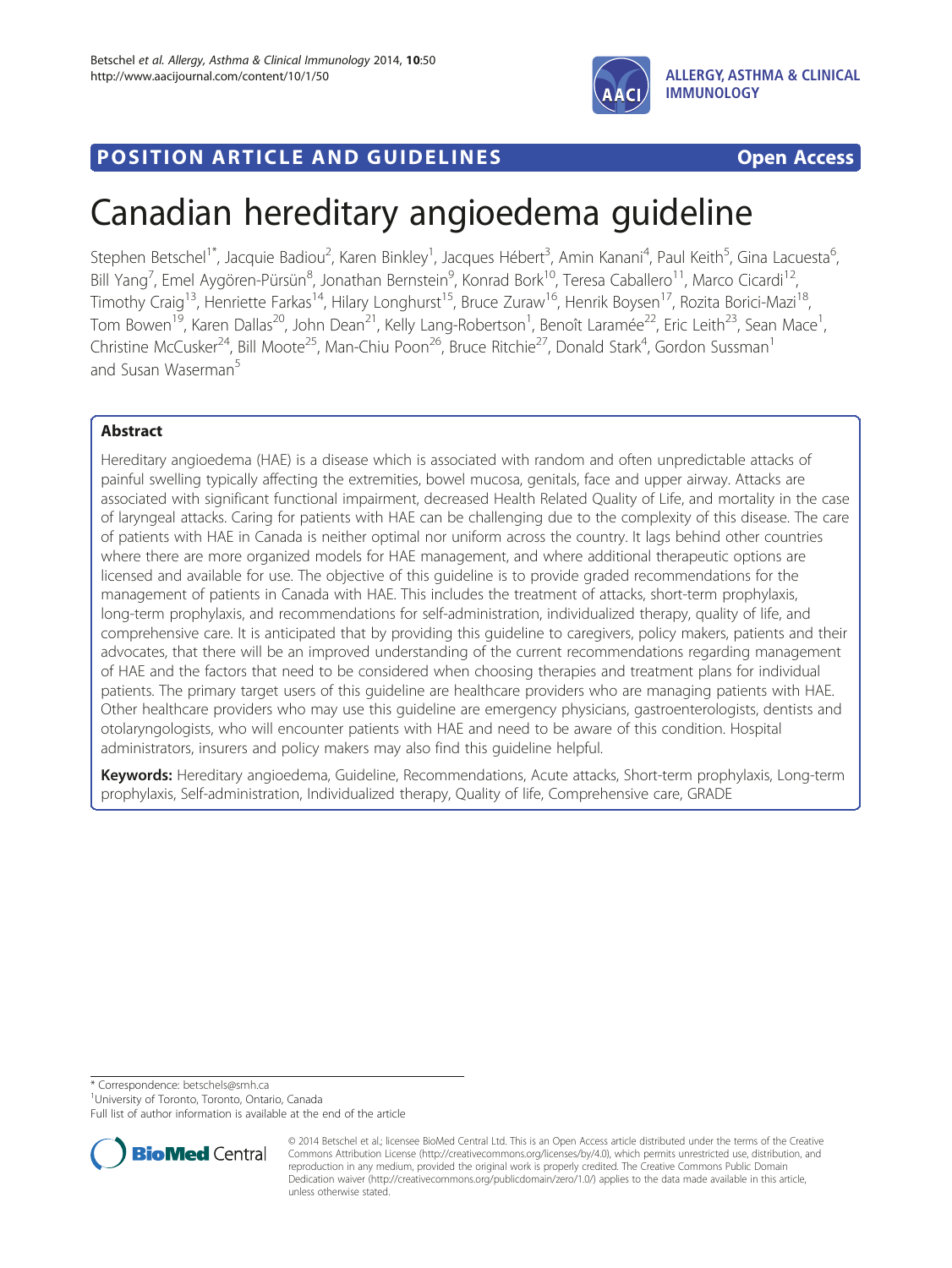#### Introduction

#### Background

Hereditary angioedema due to C1 inhibitor deficiency (C1-INH-HAE) is an autosomal dominant condition with an estimated prevalence of approximately 1:50,000 [[1](#page-15-0),[2](#page-15-0)]. It results in random and often unpredictable attacks of painful swelling typically affecting the extremities, bowel mucosa, genitals, face and upper airway [[3\]](#page-15-0). Attacks are associated with significant functional impairment, decreased Health Related Quality of Life (HRQoL), and mortality in the case of laryngeal attacks [[4,5\]](#page-15-0). The swelling in HAE is a result of impaired regulation of bradykinin synthesis [\[6](#page-15-0)]. Bradykinin is a nonapeptide kinin formed from high molecular weight kininogen by the action of plasma kallikrein. Bradykinin is a very powerful vasodilator and increases capillary permeability, constricts smooth muscle and stimulates pain receptors [[1](#page-15-0)].

HAE can be categorized into 3 different types depending on the level and function of C1inhibitor (C1-INH): type 1(HAE-1), type 2 (HAE-2), and HAE with normal C1-INH function (HAE-nC1INH) previously referred to as type 3 (Table 1). HAE-1 is the most prevalent, representing approximately 85% of cases and results from low antigenic and functional levels of C1-INH. HAE-2 accounts for approximately 15% of cases and is associated with a normal C1-INHprotein level but impaired C1- INH function [\[7](#page-15-0),[8](#page-15-0)]. C4 is reduced in 98% of cases for both HAE-1 and HAE-2, and nearly 100% of the time during an attack [[7\]](#page-15-0).

HAE-nC1INH (previously referred to as type 3 HAE), is much less prevalent than HAE-1 and HAE-2. The true prevalence is not known as there are no reliable assays to screen for this condition. In about 20% to 25% of identified patients, causative mutations in the gene coding for the coagulation factor XII (F12) have been found (HAE-nC1INH-FXII) whereas in the remaining patients no genetic cause has been identified up to now (HAE-nC1INH-unknown) [[11](#page-15-0)-[13](#page-15-0)]. The exact pathogenesis, however, including the mode of action of the F12 gene mutations and the role of estrogens is still unknown. The lack of laboratory and genetic assays (with the exception of F12 gene mutations) to diagnose HAE-nC1INH, has made the identification of these patients more difficult than patients with HAE-1 or HAE-2. A recent international consensus group has

Table 1 Laboratory findings in hereditary angioedema

|                  | C4     | C1-INHAntigen |  | <b>C1INH Function</b> |
|------------------|--------|---------------|--|-----------------------|
| $HAF - 1$        |        |               |  |                       |
| $HAF - 2$        |        | Normal or     |  |                       |
| HAF - nC1INH     |        |               |  |                       |
| -FXII mutation   | Normal | Normal        |  | Normal                |
| -UnknownCause    | Normal | Normal        |  | Normal                |
| References [910] |        |               |  |                       |

eferences [[9](#page-15-0),[10\]](#page-15-0)

published criteria to make the diagnosis of HAE-nC1INH [[13](#page-15-0)]. These included a history of recurrent angioedema in the absence of concomitant hives or use of medication known to cause angioedema; documented normal or near normal C4, C1-INH antigen and function; and either a F12gene mutation associated with the disease, or family history of angioedema and documented lack of efficacy of chronic high dose non-sedating antihistamine therapy [\[13](#page-15-0)].

Management of HAE can be divided into various approaches. The aim of treatment of acute attacks, also referred to as 'on demand therapy' is to minimize their severity, including potentially fatal upper airway edema, and associated impairment of Quality of Life (QoL). Short term prophylaxis (STP) refers to treatment meant to minimize the risk of attacks when avoidance of potential and known triggers is not possible. Long term prophylaxis (LTP) refers to ongoing treatment of HAE aimed at minimizing the overall number, frequency and/or severity of attacks. The details of specific therapies for these treatment approaches will be discussed in the sections that follow. In addition to the evidence behind the proposed recommendations, the clinical considerations for their implementation will also be discussed. The United States Preventive Services Task Force describes clinical considerations as statements that can help clinicians by offering practical information so they can tailor guideline recommendations to individual patients [[14\]](#page-15-0). This Clinical Consideration section following each recommendation is intended to help place the recommendation into a clinical context.

#### Scope and purpose

The objective of this guideline is to provide graded recommendations for the management of patients in Canada with HAE-1, HAE-2 and HAE-nC1INH. This includes the treatment of attacks, STP, LTP, and recommendations for self-administration, individualized therapy, QoL, and comprehensive care.

The care of patients with HAE in Canada is neither optimal nor uniform across the country. It lags behind other countries where there are more organized models for HAE management, and where additional therapeutic options are licensed and available for use [[15](#page-15-0)]. It is anticipated that by providing this guideline to caregivers, policy makers, patients and their advocates, that there will be an improved understanding of the current recommendations regarding management of HAE and the factors that need to be considered when choosing therapies and treatment plans for individual patients.

It is not the intent of this guideline to provide a detailed description of the pathophysiology or nomenclature of HAE which can be found elsewhere [\[13](#page-15-0)]. It is also not intended to be prescriptive in its recommendations, but rather to highlight issues that need to be considered when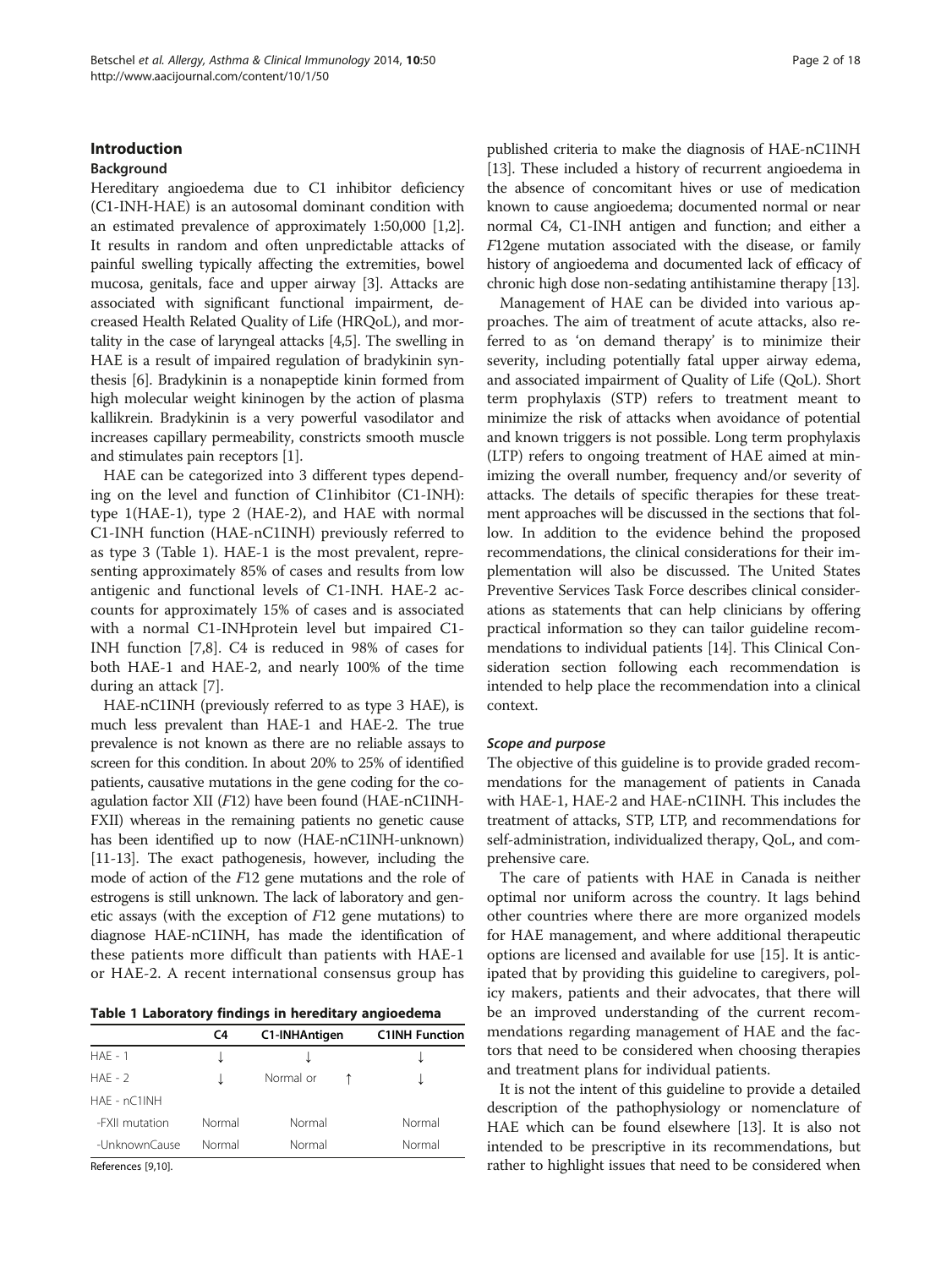choosing treatments options for patients with a focus on the importance of individualized care.

#### Intended audience

The primary target users of this guideline are healthcare providers who are managing patients with HAE-1, HAE-2 and HAE-nC1INH. Other healthcare providers who may use this guideline are emergency physicians, gastroenterologists, dentists and otolaryngologists, who will encounter patients with HAE and need to be aware of this condition. Hospital administrators, insurers and policy makers may also find this guideline helpful.

#### Methods

# Committee members and consensus conference participants

The Canadian Hereditary Angioedema Guideline Committee is a working committee under the umbrella of the Canadian Hereditary Angioedema Network (CHAEN)/ Réseau Canadien d'angioédème héréditaire (RCAH) [http://](http://chaen-rcah.ca/) [chaen-rcah.ca/.](http://chaen-rcah.ca/) Members on this committee included members from CHAEN/RCAH across Canada as well as the President of the Canadian HAE Patient Organization – Hereditary Angioedema (HAE) Canada/Angioédème Héréditaire (AEH) Canada. The Canadian Hereditary Angioedema Committee was responsible for defining the scope and purpose of the guideline and choosing the international participants. International participants were selected based on their contributions to the HAE literature, relating to HAE and its management, and their expertise in priority areas for this guideline including self-administration, individualized therapy, HRQoL, and comprehensive care. Those identified experts were asked to present a summary of the evidence related to these areas to all conference participants.

Conference participants included the CHAEN/RCAH Guideline Committee, international experts, all currently registered members of CHAEN who were able to attend the meeting, the President of HAE/AEH Canada and their designates, President of the international HAE patient group HAEi, Hema-Quebec, and industry representatives. An invitation was extended to representatives of the Provincial/Territorial Blood Coordinating offices.

Representatives from Industry, who manufacture products for the treatment of HAE, were also invited to provide information on their products if required during the meeting. Only medical personnel and general managers were invited but were not present during times when decisions were made. Marketing representatives were excluded.

#### Funding and support

Funding for the CHAEN/RCAH Guideline Conference was done through the CHAEN/RCAH. This organization

received equal support from 3 companies, who manufacture products for the treatment of hereditary angioedema (CSL Behring, Shire, and ViroPharma - Viropharma was acquired by Shire between the time of the guideline meeting and publication of the Guideline). Requests to procure funding from Provincial and National Government and Blood Agencies were not successful. Funding was used to support rental of the conference facilities, audio-taping, facilitation by an external facilitator, travel to the meeting, accommodation, and foods for all participants except for government agency representatives and patient representatives who were supported by their own agencies. No industry participants were funded by CHAEN/RCAH. No participants at the meeting were compensated for their time except for the Guideline meeting methodologist and facilitator from the Centre of Effective Practice.

The guideline meeting process was aided by a methodologist and a guideline facilitator from the Centre for Effective Practice and supported by HAE/AEH Canada.

#### Conflict of interest

Details of potential conflicts of interest were elicited using the standardized International Committee of Medical Journal Editors Form for Disclosure of Potential Conflicts of Interest (Additional file [1](#page-14-0)). COI forms were distributed to attendees prior to their reviewing the manuscript, and were mandatory for all contributing authors.

#### Identifying the evidence

A systematic search of Ovid MEDLINE was conducted by a librarian from the Centre for Effective Practice (KLR) on October 10, 2013, in order to identify clinical trials addressing long-and short-term prophylaxis and treatment of acute attacks in patients of any age diagnosed with HAE-1, HAE-2, or HAE-nC1INH. Outcomes of interest included frequency or severity of attacks, symptom relief and QoL measures as reported or measured by the affected subject or investigator. Studies were limited to English language publications, and there were no limits on the publication date of study other than those imposed by the database (1946- October week 1, 2013). After duplicates were removed, 416 results were found, the abstracts of which were reviewed to determine if they met the inclusion criteria. If unclear from the abstract whether the paper met these criteria, the full-text document was reviewed. One hundred and thirty two results were retrieved and reviewed in full text, and from this, 11 relevant randomized control trials and 34 lower-quality comparative studies without blinding or randomization were identified and included. No studies which met the inclusion criteria were identified for HAE-nC1INH. The full search strategy is available in Additional file [2.](#page-14-0)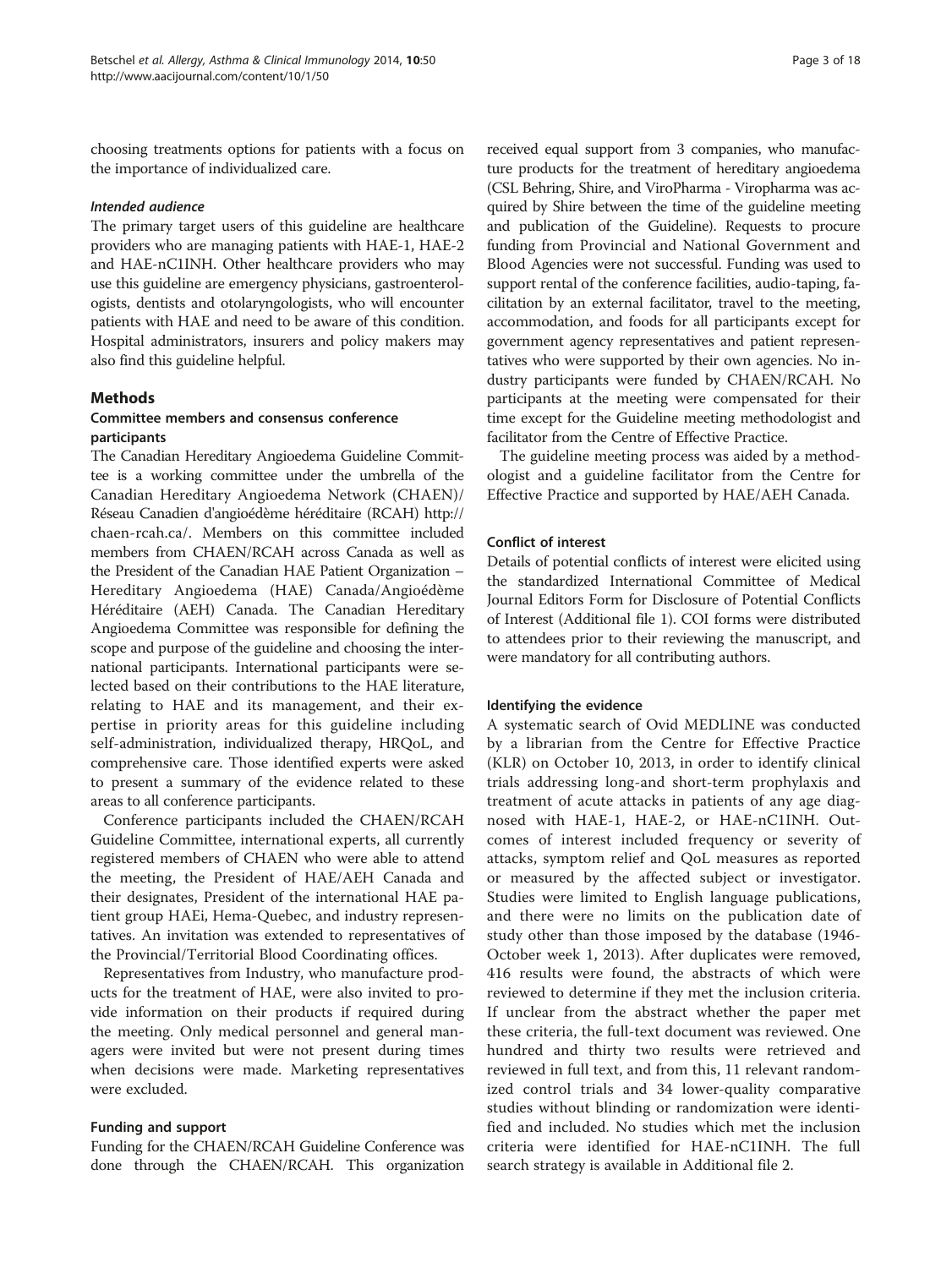#### Summarizing and evaluating the evidence

Key information from the included studies such as study design, number of patients, outcome measures, side effects and funding source was extracted into evidence tables for each intervention (see Additional file [3\)](#page-14-0). Evidence tables were provided to the Committee Members and were available for reference at the meeting.

Criteria for determining Levels of Evidence and Strength of Recommendation were adapted from the GRADE system, [\[16-18\]](#page-15-0) and the process was based primarily on the Journal of Clinical Epidemiology's 2011–2013 series of articles describing the GRADE methodology. GRADE is considered "outcome centric," and traditionally recommends a single rating for each outcome across the full body of evidence. The method applied here involved evaluating the quality of each study individually, and then looking at the studies together to assign a Level of Evidence based on the collection of studies.

Each identified randomized control trial was assessed by two reviewers (KL-R, VP) for quality using the Cochrane Risk of Bias Tool [\[19\]](#page-15-0). Any disagreements were resolved by a third reviewer (SB). Randomized trials were initially rated as High quality levels of evidence, with quality being downgraded for evidence of bias on the Cochrane tool and if there was evidence of inconsistency (Additional file [3](#page-14-0): Table S1). Non-randomized, non-blinded trials were considered to be Low quality evidence.

Multiple factors were considered when assigning the Strength of Recommendation, including quality of evidence, balance between desirable and undesirable effects, values and preferences, and costs (Additional file [3](#page-14-0): Table S2).

Additional file [3](#page-14-0) describes additional detail how quality was assessed and the criteria used to determine the Strength of Recommendation. The quality ratings were presented at the meeting during the discussion of draft recommendations. Additional files [4](#page-14-0) and [5](#page-14-0) list the HAE RCT evidence tables and the lower quality comparison study evidence respectively.

#### Recommendation development and approval

The Chair (SB) developed draft recommendations based on the identified literature, and presented them to the Committee Members who approved them in draft. Invited Committee Members were assigned specific topic areas and were asked to review the evidence relevant to their topic and present the body of evidence for consideration at the Guideline meeting. After the summary was presented, the Consensus Conference Participants were provided an opportunity to discuss the literature. Following this discussion, the draft recommendation was presented and the group discussed the specific wording of the recommendation before voting anonymously via electronic voting to agree or disagree with the recommendation, or abstain. If 80% consensus was not reached, there was additional group discussion, the recommendation was rephrased, and a new vote conducted. This process was conducted a maximum of 3 times. If 80% consensus was not reached, it was considered that the committee was unable to reach consensus.

Once the phrasing of a recommendation was approved by the group, the proposed Level of Evidence was presented by the methodologist guideline facilitator (High, Moderate, Low, Very Low, or Consensus). The Level of Evidence was then discussed, revised if necessary, and similarly voted on as outlined above.

The suggested Strength of Recommendation (Strong or Weak) was then presented to the group. The methodologist guideline facilitator proposed a Strength of Recommendation based on the Level of Evidence, the balance between desirable and undesirable effects, values and preferences. These factors were discussed amongst the group before voting to accept the proposed Strength of Recommendation. All votes were recorded and presented in real time with the recommendations. Table [2](#page-4-0) is a summary of all the recommendations, the level of evidence supporting each recommendation, and the strength of each recommendation.

For each topic area, group discussions were captured on audiotape, and used to inform the clinical considerations for each recommendation.

To mitigate any real or perceived bias that may have influenced the outcomes, industry representatives at the meeting were asked to leave the room after the scientific presentations and were not present during any discussion either of the data, wording of the recommendations, levels of evidence, strength of recommendations, or the voting process.

Prior to the in-person meeting, the Committee Members determined that open discussion amongst conference participants regarding an approach to individualized therapy would be beneficial. For this topic, small round table discussions were facilitated prior to recommendation review and voting, and additional clinical considerations were.

#### Guideline recommendations

# Treatment of acute attacks of HAE types 1 and 2 Background

Acute attacks of HAE may be spontaneous or precipitated by an external stimulus and range from mild to life-threatening. The decision to treat an attack depends on many variables and the severity of an attack cannot always be predicted by its earliest manifestations. The aim of treating acute attacks is to reduce the duration and severity of an attack, to minimize the impact of an attack on the functional ability of the patient, and reduce morbidity and potential mortality.

Despite the increase in available beneficial therapies, some therapies which have not been shown to be effective in trials continue to be used in acute attacks due to either historical precedent or lack of awareness.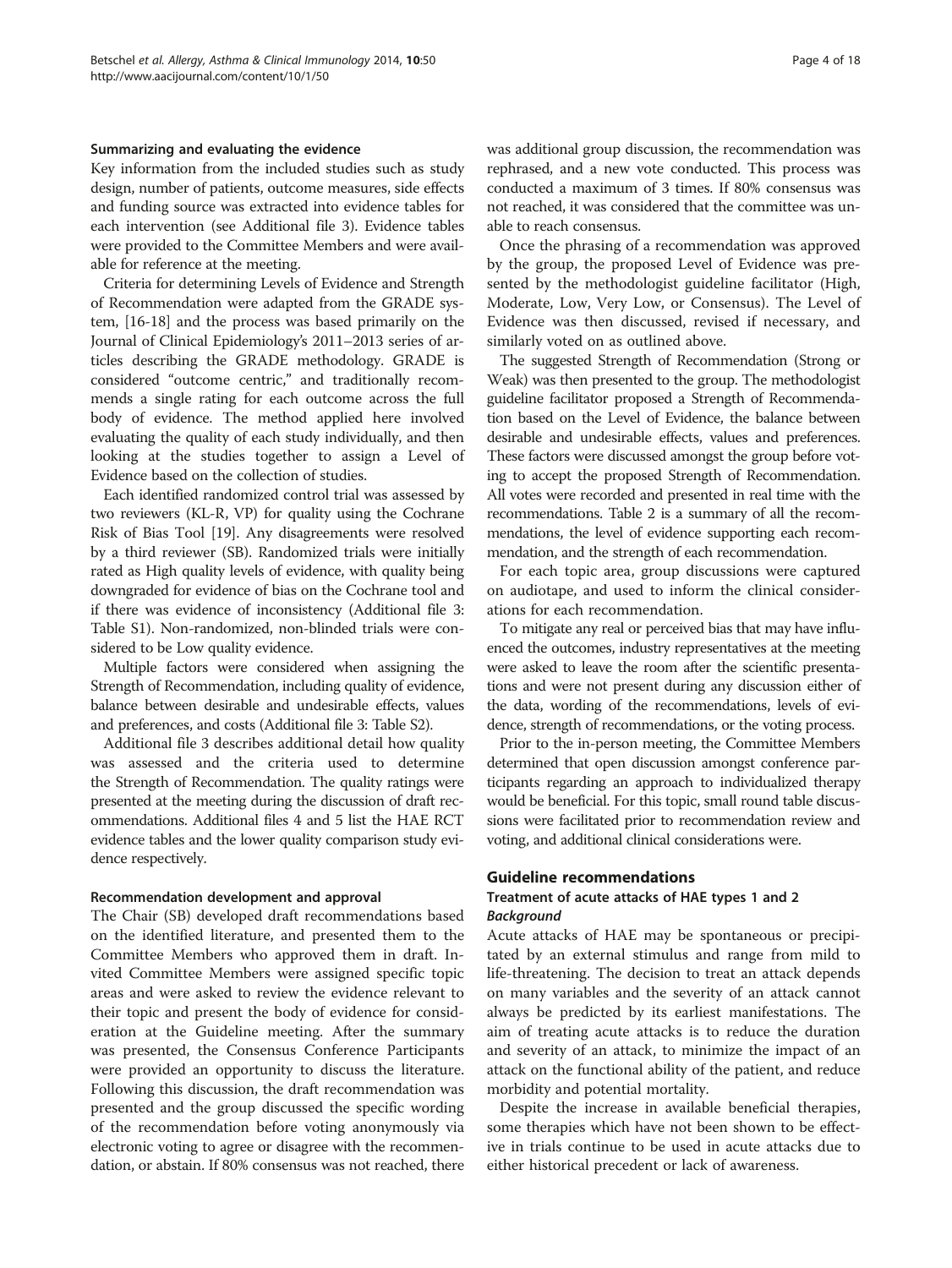#### <span id="page-4-0"></span>Table 2 Summary of recommendations

| Recommendation                                                                                                                                                                                                                                         | Level of Evidence and Strength of<br>Recommendation |
|--------------------------------------------------------------------------------------------------------------------------------------------------------------------------------------------------------------------------------------------------------|-----------------------------------------------------|
| <b>Treatment of Acute Angioedema Attacks</b>                                                                                                                                                                                                           |                                                     |
| 1. Effective therapy should be used to treat acute attacks of angioedema to reduce duration and severity of<br>attacks.                                                                                                                                | High, Strong                                        |
| 2. pdC1-INH is an effective therapy for the treatment of acute attacks.                                                                                                                                                                                | High, Strong                                        |
| 3. Icatibant is an effective therapy for the treatment of acute attacks.                                                                                                                                                                               | High, Strong                                        |
| 4. Ecallantide is an effective therapy for the treatment of acute attacks.                                                                                                                                                                             | High, Strong                                        |
| 5. rhC1-INH is an effective therapy for the treatment of acute attacks.                                                                                                                                                                                | High, Strong                                        |
| 6. Attenuated androgens should not be used to treat acute attacks.                                                                                                                                                                                     | Low, Strong                                         |
| 7. Tranexamic acid should not be used to treat acute attacks.                                                                                                                                                                                          | Low, Strong                                         |
| 8. Frozen plasma could be used for treatment of acute attacks if other recommended therapies are not<br>available.                                                                                                                                     | Low, Strong                                         |
| 9. We recommend early treatment of attacks to reduce morbidity (Level of Evidence: Moderate) and<br>mortality (Level of Evidence: Expert Opinion).                                                                                                     | Moderate, Strong/Expert Opinion,<br>Strong          |
| 10. All attacks of angioedema involving the upper airway are medical emergencies and must be treated<br>immediately. (Level of Evidence: Low) In addition, we recommend emergency department assessment.<br>(Level of Evidence: Expert Opinion).       | Low/Expert Opinion, Strong                          |
| Acute Treatment of HAE with Normal C1-INH                                                                                                                                                                                                              |                                                     |
| 11. There is insufficient evidence to make a recommendation for or against the use of HAE-specific<br>therapies in the treatment of acute attacks in patients with HAE with normal C1-INH.                                                             | Very Low / Insufficient Evidence                    |
| <b>Short-Term Prophylaxis</b>                                                                                                                                                                                                                          |                                                     |
| 12. Short-term prophylaxis should be considered prior to known patient-specific triggers and for any<br>medical, surgical or dental procedures.                                                                                                        | Low, Strong                                         |
| 13. HAE-specific acute treatment should be available during and after any procedure.                                                                                                                                                                   | Low, Strong                                         |
| Long-Term Prophylaxis In HAE 1 & 2                                                                                                                                                                                                                     |                                                     |
| 14. Long-term prophylaxis may be appropriate for some patients to reduce frequency, duration and<br>severity of attacks.                                                                                                                               | High, Strong                                        |
| 15. Attenuated androgens are effective for long-term prophylaxis in some patients.                                                                                                                                                                     | Moderate, Strong                                    |
| 16. Plasma-derived C1-INH is effective for long-term prophylaxis in some patients.                                                                                                                                                                     | High, Strong                                        |
| 17. Anti-fibrinolytics are effective for long-term prophylaxis in some patients.                                                                                                                                                                       | Moderate, Strong                                    |
| 18. It is not necessary to fail other long-term prophylaxis therapies before use of C1-INH for long-term<br>prophylaxis is considered.                                                                                                                 | Expert Opinion, Strong                              |
| 19. There is insufficient evidence to make a recommendation for or against long-term prophylaxis for<br>patients with HAE with normal C1-INH.                                                                                                          | Very Low/Insufficient Evidence                      |
| Self-Administration                                                                                                                                                                                                                                    |                                                     |
| 20. All patients should be trained on self-administration of HAE-specific therapies if they are suitable<br>candidates. If patients cannot self-administer therapy, provisions should be made to ensure timely<br>access to all appropriate therapies. | Low, Strong                                         |
| Approach to Individualized Therapy                                                                                                                                                                                                                     |                                                     |
| 21. The decision to start or stop long-term prophylaxis depends on multiple factors and should be made<br>by the patient and an HAE specialist.                                                                                                        | Expert Opinion, Strong                              |
| <b>Quality of Life</b>                                                                                                                                                                                                                                 |                                                     |
| 22. Health care providers should specifically address factors known to affect quality of life with HAE<br>patients. Management of HAE should aim to improve patients' quality of life.                                                                 | Low, Strong                                         |
| <b>Comprehensive Care</b>                                                                                                                                                                                                                              |                                                     |
| 23. Comprehensive care should be available for all patients with HAE.                                                                                                                                                                                  | Low, Strong                                         |

Nine randomized trials were identified which demonstrated improvement in duration and severity of acute attacks of HAE types 1 and 2 [[20](#page-15-0)-[29\]](#page-16-0). The therapies studied were plasma derived C1-INH (pdC1-INH), recombinant human C1-INH (rhC1-INH), icatibant and ecallantide. Table [3](#page-5-0) lists the specific agents, their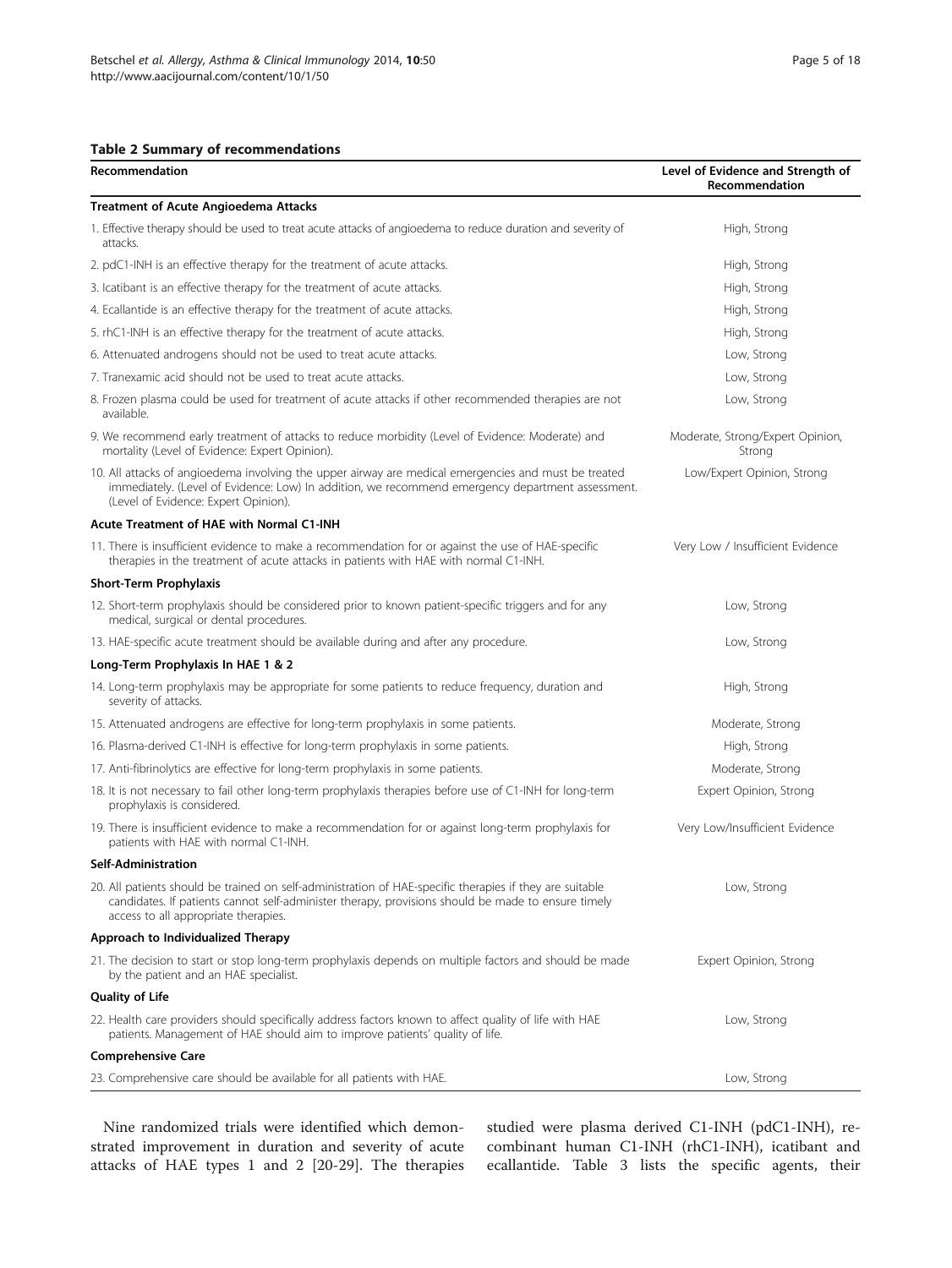| <b>HAE</b> specific<br>treatment | Product name and<br>company    | Mechanism of<br>Action          | Approved<br>Indications In<br>Canada | Dose                             | <b>Adverse Events</b>                                                            |
|----------------------------------|--------------------------------|---------------------------------|--------------------------------------|----------------------------------|----------------------------------------------------------------------------------|
| $C1$ -INH<br>- Plasma            | Berinert <sup>®</sup> (CSL)    | Replaces CI-INH                 | Acute<br>treatment                   | 20 IU/Kg intravenous             | Anaphylaxis/Thrombosis (rare);Transmission<br>of infectious agents (theoretical) |
|                                  | Cinryze® (Shire)               | Replaces CI-INH                 | Long term<br>Prophylaxis             | 1000 IU g3-4 days<br>intravenous | Anaphylaxis/Thrombosis (rare);Transmission<br>of infectious agents (theoretical) |
| - Recombinant                    | Rhucin <sup>®</sup> (Pharming) | Replaces CI-INH                 | Not licensed                         | 50 U/Kg Intravenous              | Anaphylaxis (rare)                                                               |
| Fcallantide                      | Kalbitor® (Dyax)               | Inhibits plasma<br>kallikrein   | Not licensed                         | 30 mg subcutaneous<br>injection  | Anaphylaxis (uncommon)                                                           |
| Icatibant                        | Firazyr <sup>®</sup> (Shire)   | Blocks bradykinin 2<br>receptor | Acute<br>treatment                   | 30 mg subcutaneous<br>injection  | Pain, swelling, pruritis at injection site<br>(common)                           |
|                                  |                                |                                 |                                      |                                  | Exacerbation of coronary artery disease<br>(theoretical)                         |

<span id="page-5-0"></span>Table 3 Therapies for HAE supported by high level of evidence

mechanism of action, their licensed indications in Canada, the recommended dosages, and important potential adverse reactions. The quality of individual studies is described under the drug-specific recommendations which follow. Based on the rating of each study using the Cochrane Risk of Bias Tool (see Additional file [4](#page-14-0)), as well as the overall consistent effect of therapy on the relevant outcomes (reduction of duration and severity of acute attacks), and effect size, this body of evidence determined by the conference participants to be of High quality.

Based on the Level of Evidence, the potential severity of the outcomes and the low risk of adverse effects, the panel voted for a Strong Recommendation in favour of the use of effective therapies in the treatment of acute attacks.

# Recommendation 1

Effective therapy should be used to treat acute attacks of angioedema to reduce duration and severity of attacks.

Level of Evidence: High (96% Agree, 4% Disagree) Strength of Recommendation: Strong (100% Agree)

# Clinical considerations

The panel emphasized the importance of changing practice towards the use of effective therapies based on evidence based data, and specifically not using therapies which were not supported by evidence, such as antihistamines, corticosteroids and epinephrine which are directed at treating histamine mediated angioedema.

#### Recommendation 2

pdC1-INH is an effective therapy for the treatment of acute attacks.

Level of Evidence: High (100% Agree) Strength of Recommendation: Strong (100% Agree)

#### Clinical considerations

The pdC1-INH is a human blood product. Treatment with pdC1-INHreplaces the deficient protein in patients with HAE-1 and HAE-2.Berinert® (CSL Canada) is the only licensed product in Canada for the treatment of acute attacks of HAE-1 and HAE-2. It has been licensed since 2010, and is available throughout Canada, through Canadian Blood Services or Hema-Quebec. It can be used to treat all attacks of HAE-1 and HAE-2 in adults and children. The recommended dosage is 20 U/kg administered intravenously either by healthcare professionals or by patients and their caregivers who have been trained in its administration. It has been shown to effectively treat acute attacks in pediatric and adult patients with HAE-1 and HAE-2 [\[22](#page-15-0)].

Although not currently licensed in Canada for the treatment of acute attacks, Cinryze® (Shire) is licensed in Europe for treatment of acute attacks in adolescent and adult patients with HAE-1 and HAE-2at a dose of 1000 units intravenously initially and another 1000 units if no response. It has been shown to reduce the median time to onset of unequivocal relief of symptoms compared to placebo group [\[29\]](#page-16-0).

The dose derived for treatment of acute attacks comes from clinical trials. There have been no head to head trials comparing products so it cannot be concluded that different doses of different products were equally effective. There is some evidence that efficacy is dose dependant, but this has not been confirmed with rigorous dose finding trials [[30](#page-16-0)]. The pdC1-INH products are safe and well tolerated when used as indicated with no documented transmission of infectious agents.

#### Recommendation 3

# Icatibant is an effective therapy for the treatment of acute attacks.

Level of Evidence: High (97% Agree, 3% Disagree) **Strength of Recommendation: Strong (96% Agree/ 4% Disagree)**  $\frac{1}{2}$   $\frac{1}{2}$   $\frac{1}{2}$   $\frac{1}{2}$   $\frac{1}{2}$   $\frac{1}{2}$   $\frac{1}{2}$   $\frac{1}{2}$   $\frac{1}{2}$   $\frac{1}{2}$   $\frac{1}{2}$   $\frac{1}{2}$   $\frac{1}{2}$   $\frac{1}{2}$   $\frac{1}{2}$   $\frac{1}{2}$   $\frac{1}{2}$   $\frac{1}{2}$   $\frac{1}{2}$   $\frac{1}{2}$   $\frac{1}{2}$   $\frac{1}{2}$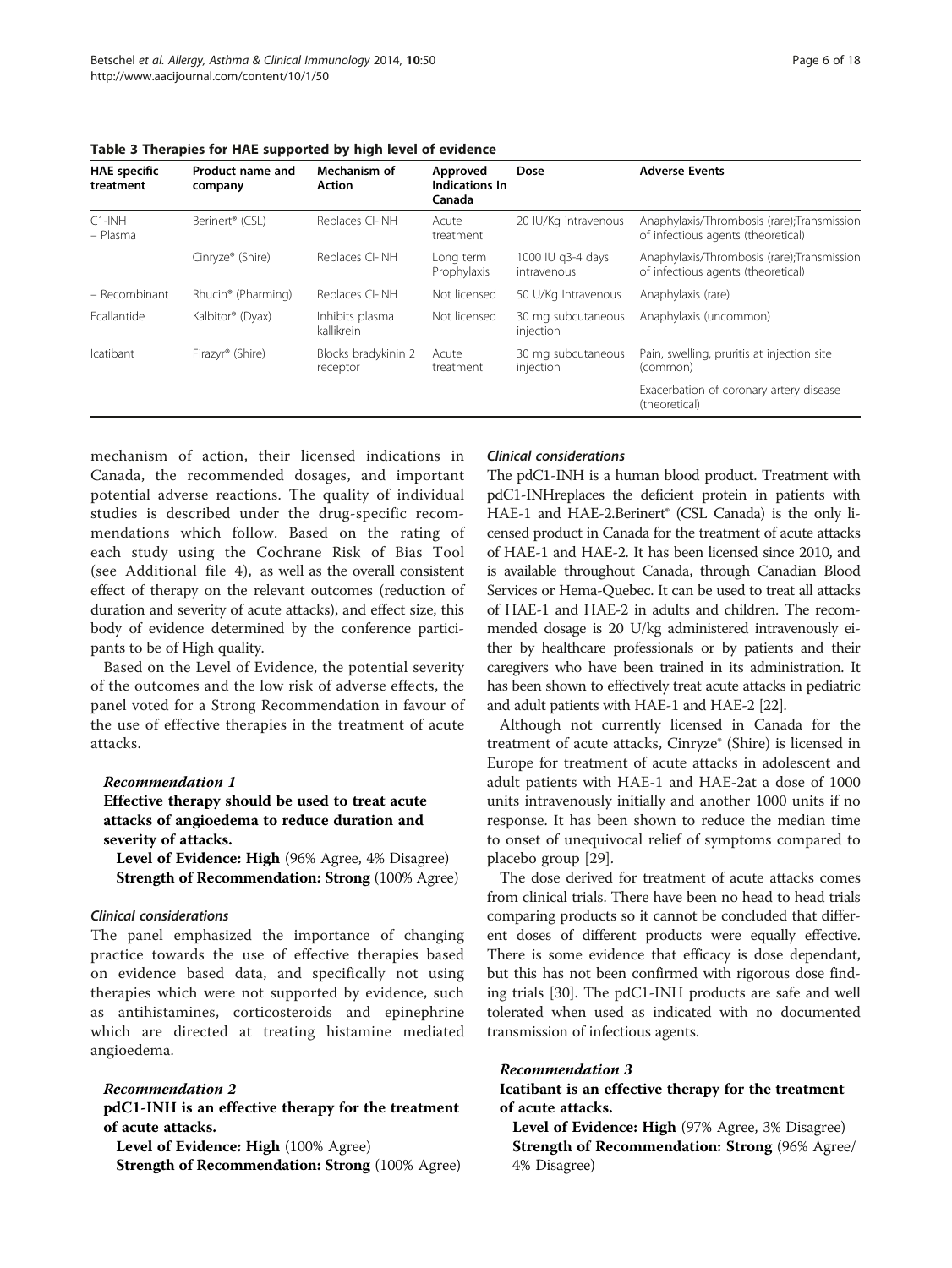#### Clinical considerations

Bradykinin is a key mediator in inducing angioedema through activation of the bradykinin B2 receptor [\[6\]](#page-15-0). Icatibant is a synthetic 10-amino acid peptide and acts as a selective bradykinin B2 receptor antagonist. It is administered as a single 30 mg subcutaneous injection. It has been shown to effectively treat acute attacks in adult patients with HAE-1 and HAE-2 [[20](#page-15-0),[25](#page-16-0)]. Icatibant is licensed in Europe and the USA for self-administration for the treatment of HAE attacks. (Addendum: Icatibant was licensed by Health Canada July 16, 2014). It is generally welltolerated, although 90% of patients experience transient local pain, swelling, and erythema at the injection site.

#### Recommendation 4

# Ecallantide is an effective therapy for the treatment of acute attacks.

Level of Evidence: High (94% Agree, 6% Disagree) Strength of Recommendation: Strong (94% Agree, 6% Disagree)

#### Clinical considerations

Plasma kallikrein generates bradykinin through cleavage of high-molecular-weight kininogen [[6](#page-15-0),[31,32\]](#page-16-0). Ecallantide is a 60-amino acid recombinant protein that acts as an inhibitor of kallikrein. It is administered as three 10 mg subcutaneous injections for a total dose of 30 mg. It has been shown to effectively treat acute attacks in adolescent and adult patients with HAE-1 and HAE-2 [[26](#page-16-0)]. Martinez-Saguer et al. [\[33\]](#page-16-0) ecallantide (is not currently licensed in Canada but access can be requested through) the Special Access Program of Health Canada. Hypersensitivity and sometimes anaphylactic-type reactions have been described with this agent in 5% or administrations, of which approximately 50% were possible anaphylactic reactions. Subcutaneous administration is associated with fewer of these episodes (1.6%), but is still a concern [\[32\]](#page-16-0). In the USA, ecallantide is approved for treatment of acute attacks, but must only be administered by healthcare professionals who are trained and are prepared to treat adverse reactions.

# Recommendation 5

#### rhC1-INH is an effective therapy for the treatment of acute attacks.

Level of Evidence: High (100% Agree) Strength of Recommendation: Strong (97% Agree, 3% Abstain)

#### Clinical considerations

The rhC1-INH (conestat-alpha) is generated in the mammary glands of transgenic rabbits and is identical to pdC1-INH except for the degree of protein glycosylation [[34\]](#page-16-0). This difference in glycosylation results in shorter

plasma mean half-life of the recombinant product [[33,35\]](#page-16-0), however the effect this has on physiologic activity is not known [[30\]](#page-16-0). It has been shown to effectively treat acute attacks in adult patients with HAE-1 and HAE-2 [[28\]](#page-16-0). It is administered intravenously at a dose of 50 U/kg in people up to 84 Kg and at a dose of 4200 U for people above 84 Kg. Because of an isolated anaphylactic reaction after administration of rhC1-INH to a rabbit allergic person, those with anti-rabbit IgE should be excluded before prescribing. It is not currently licensed in Canada but access can be requested through the Special Access Program of Health Canada.

#### Recommendation 6

# Attenuated androgens should not be used to treat acute attacks.

Level of Evidence: Low (97% Agree, 3% Abstain) Strength of Recommendation: Strong (100% Agree)

# Recommendation 7

# Tranexamic acid should not be used to treat acute attacks.

Level of Evidence: Low (93% Agree, 7% Disagree) Strength of Recommendation: Strong (83% Agree, 10% Disagree, 7% Abstain)

#### Clinical considerations

Attenuated androgens such as the  $17 \alpha$ -alkylated anabolic androgen danazol and anti-fibrinolytic drugs such as tranexamic acid have not been shown to be efficacious in the treatment of acute attacks of HAE-1 and HAE-2. Given the lack of evidence for these agents in the acute treatment of HAE, the Committee strongly agreed that they should not be used for the treatment of acute HAE attacks as other agents with documented efficacy are available in Canada.

#### Recommendation 8

Frozen plasma could be used for treatment of acute attacks if other recommended therapies are not available.

Level of Evidence: Low (96% Agree, 4% Abstain) Strength of Recommendation: Strong (100% Agree)

#### Clinical considerations

Frozen plasma (FP) is a blood product which contains C1- INH in association with other plasma proteins. Frozen plasma (FP) is not as safe as solvent detergent plasma (SDP) with respect to pathogen inactivation, and the level of evidence that frozen plasma is effective in the treatment of acute attacks of HAE −1 and HAE-2 is low. It also contains potential substrates for the generation of additional bradykinin and in theory could worsen attacks of angioedema. Also, not all blood banks in Canada stock FP and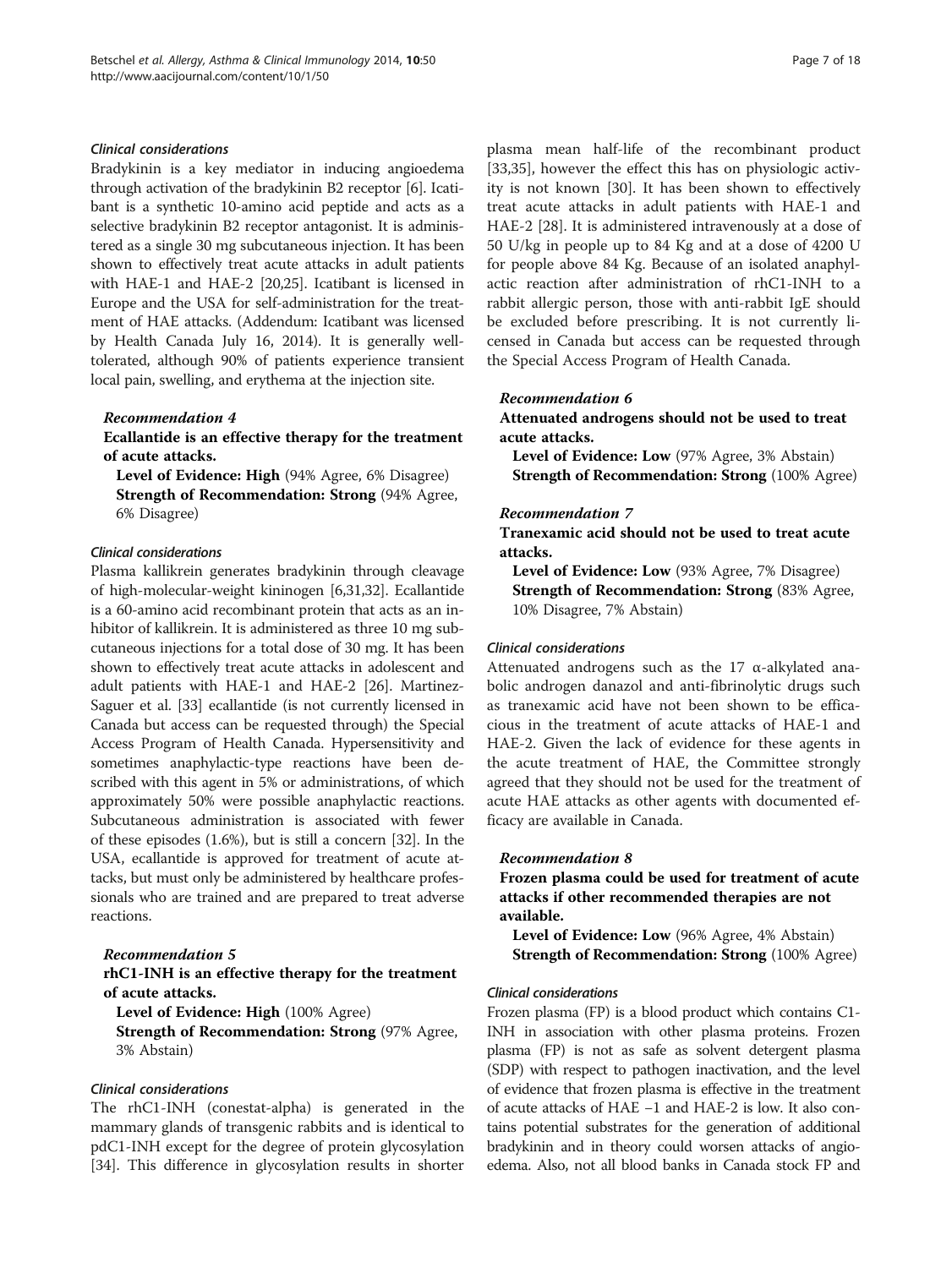there are special requirements to enable access to SDP. Hence, there may be a significant delay in getting FP and/ or SDP in a timely manner - in some cases up to 24 hours. Therefore, it was strongly felt by the Committee that frozen plasma products, although potentially beneficial, should only be used if other recommended therapies are not available and that every effort should be made to ensure timely and appropriate therapy for acute attacks [\[36,37\]](#page-16-0).

# Recommendation 9

We recommend early treatment of attacks to reduce morbidity (Level of Evidence: Moderate) and mortality (Level of Evidence: Expert Opinion). Level of Evidence: Moderate (92% Agree, 8% Disagree) Strength of Recommendation: Expert Opinion/ Strong (92% Agree, 4% Disagree, 4% Abstain)

#### Clinical considerations

Early treatment likely leads to more rapid symptom resolution. Observational studies have suggested that early treatment can be efficacious in reducing the duration of an attacking some patients [[38](#page-16-0)-[42\]](#page-16-0). Therefore, despite the absence of a high level of evidence, expert opinion was strong endorsing early treatment in an attempt to reduce morbidity and likely mortality. Because of the potential barriers in accessing therapy in a timely manner, patients should be trained on how to self-administer therapies appropriate for the treatment of acute attacks of HAE. If patients are not able to self-administer their own therapy, efforts should be made to ensure that this therapy is made available to them without a significant delay (see [Recommendation #21\).](#page-11-0)

# Recommendation 10

All attacks of angioedema involving the upper airway are medical emergencies and must be treated immediately. (Level of Evidence: Low) In addition, we recommend emergency department assessment. (Level of Evidence: Expert Opinion).

Level of Evidence: Low (96% Agree, 4% Disagree) Strength of Recommendation: Expert Opinion/ Strong (100% Agree)

# Clinical considerations

Attacks of HAE are unpredictable and potentially lifethreatening. Mortality due to laryngeal angioedema is well recognized [[3\]](#page-15-0). All attacks of laryngeal angioedema should be considered medical emergencies, and therapies that have been shown to be effective in the treatment of HAE should be readily available and given immediately. It is also recommended that all patients with laryngeal edema, even following self-therapy, be assessed in the emergency department in the event that the angioedema does not respond to therapy, and expertise in airway management is required [\[43](#page-16-0)].

# Treatment of acute attacks of HAE with normal C1 INH function

#### **Background**

HAE-nC1INH is a rare disease that can be a challenge to diagnose with certainty as was discussed above. It has been suggested, without confirmatory evidence that bradykinin may play a role in the pathogenesis of this disease which has led to speculation that therapies used for HAE-1 and HAE-2 may be beneficial [\[13\]](#page-15-0). There is also indirect evidence that anti-histamine therapy is not effective in this patient group [[44](#page-16-0)]. Owing to the difficulty in identifying this subset of patients with HAE, and that there have been neither significant case series nor controlled clinical trials with respect to therapeutic intervention for acute attacks, we cannot recommend specific therapeutic interventions as this time.

# Recommendation 11

There is insufficient evidence to make a recommendation for or against the use of HAEspecific therapies in the treatment of acute attacks in patients with HAE with normal C1-INH.

Level of Evidence: Very Low (96% Agree, 4% Disagree) Strength of Recommendation: Insufficient Evidence (N/A)

#### Clinical considerations

The committee felt that there was insufficient evidence to make a specific recommendation regarding the use of therapies that have been shown to be efficacious for the acute treatment of HAE-1 and HAE-2 in patients with HAE-nC1INH.

However, in spite of this, if patients meet the clinical profile of HAE-nC1INH, a trial of HAE specific therapy could still be considered with the understanding that there is a very low level of evidence to support this and some reports demonstrate lack of efficacy for use of either pdC1INH or icatibant [\[45-48\]](#page-16-0). This may not be surprising given that there are neither abnormalities in C1-INH level or function, nor any confirmatory evidence if a role for bradykinin.

# Short-term prophylaxis

#### Background

STP refers to the practice of treating patients to reduce the risk of associated and consequent morbidity and mortality during a period of time when there may be an increased risk of having an attack of angioedema.

It is well recognized that physical trauma, as can occur during medical and dental procedures, can induce episodes of angioedema [\[49,50](#page-16-0)]. Upper airway manipulation, including during dental surgery and intubation, is at particularly high risk due to its association with upper airway swelling. However, even minor procedures can precipitate angioedema and the ability to predict when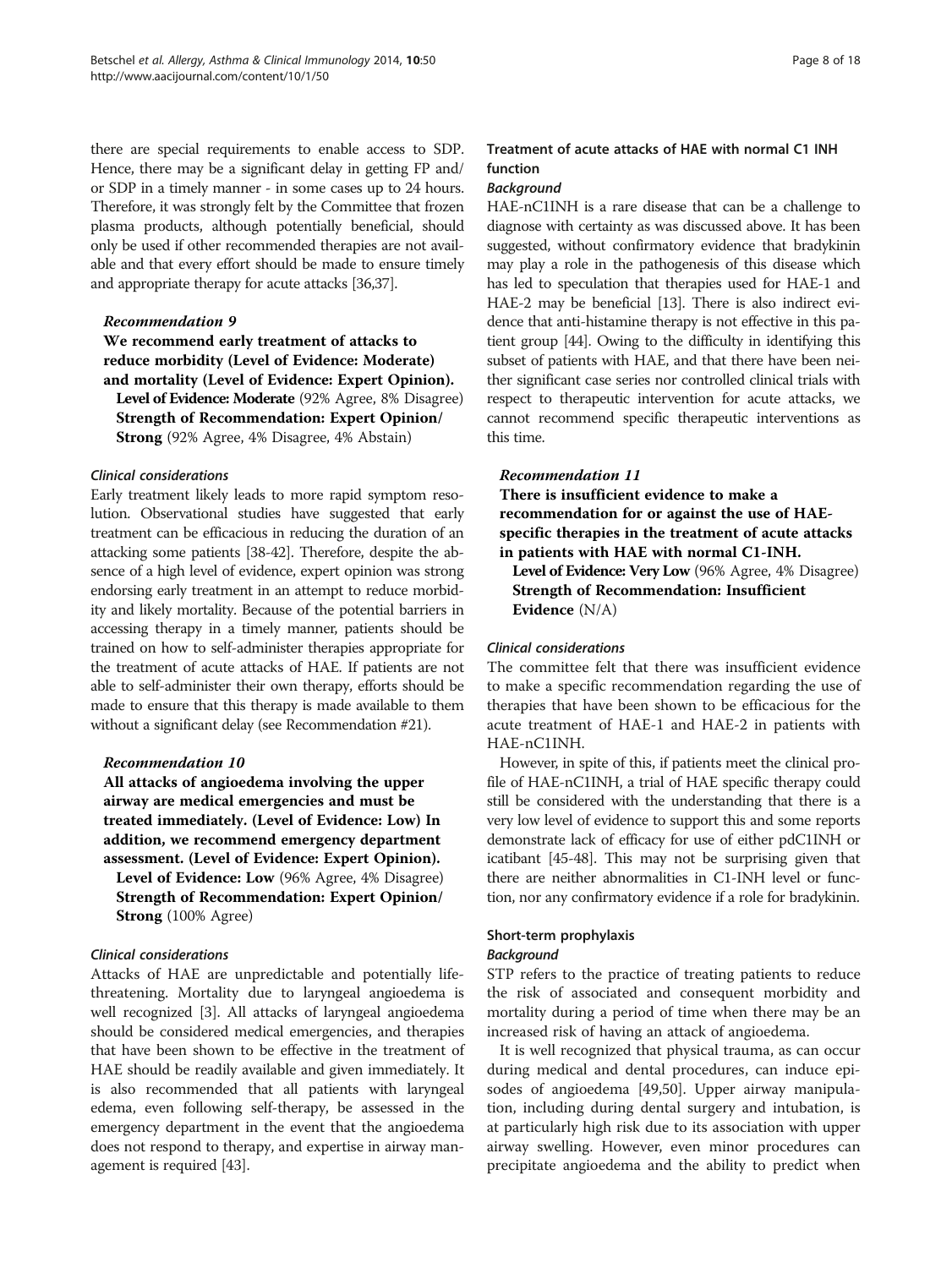this may occur cannot be made with certainty. Attacks can occur anywhere from hours to several days after a procedure [\[49](#page-16-0)].

It is also suspected that other causes, such as emotional stressors can precipitate attacks. Individual patients may also be aware of specific triggers that have been known to trigger their attacks.

Despite these observations, there is a lack of controlled clinical trials in this area, and most data come from retrospective reviews and surveys [[49](#page-16-0),[51](#page-16-0)-[53\]](#page-16-0).

#### Recommendation 12

Short-term prophylaxis should be considered prior to known patient-specific triggers and for any medical, surgical or dental procedures.

Level of Evidence: Low(96% Agree, 4% Disagree) Strength of Recommendation: Strong (93% Agree, 7% Disagree)

#### Recommendation 13

HAE-specific acute treatment should be available during and after any procedure.

Level of Evidence: Low(92% Agree, 4% Disagree, 4% Abstain)

Strength of Recommendation: Strong (100% Agree)

#### Clinical considerations

There was extensive discussion as to when STP should be used and consideration was given to the development of a list of high and low risk procedures in this context. However, there is lack of data regarding the specific risk associated with each of a wide range of medical and dental procedures; it was felt that STP should be considered for all medical, surgical and dental procedures. One study assessed the risk of angioedema following surgery without prior pre-procedural prophylaxis as 5 – 30%, irrespective of type and extent of surgery [[53](#page-16-0)]. Based on this, and our inability to link the risk of an attack to a specific procedure [\[49,53](#page-16-0)]; it was felt that STP should at least be considered for all procedures as well as known patientspecific triggers. This recommendation was intended to remain broad in its scope as the risk of appropriate STP would likely be minimal compared to any real or perceived risk of not using STP when felt necessary. If the decision is made not to administer STP, all patients should have two acute treatment doses of appropriate therapy immediately available as per Recommendation 13. What is not known from the current data is how many patients have been denied, or have chosen not to pursue necessary procedures due to perceived risks, or not being offered STP. Ensuring access to STP may help mitigate the risk associated with procedures and enable patients to seek and receive the care they need [[54](#page-16-0)].

In the absence of rigorous data on specific dosing, pre-procedural prophylaxis with pdC1-INHconcentrate is recommended however there have not been controlled dose finding studies. Response however does appear to be dose related. In one study patients had about a 30% risk with no prophylaxis, 15% risk with 500 units of pdC1-INH which was reduced to about 5% risk at 1000 units [[49](#page-16-0)]. Furthermore, given that breakthrough attacks have occurred even with prophylactic pdC1-INH concentrates at 1,000 units, at least one additional treatment for acute attacks should be available. In Canada, pdC1- INHBerinert®is approved by Health Canada for acute treatment and pdC1-INH Cinryze is approved by Health Canada for long-term prophylaxis. In Europe, Cinryze is licensed to be given 1000 units within 24 hours of the procedure, or Berinert1000 units within 6 hours of an anticipated procedure.

Attenuated androgens may be considered for STP when surgery-related risk is considered low and other HAEspecific acute treatments are not immediately available. If androgens are chosen for STP, Danazol can be considered starting 5 days before the anticipated procedure or trigger and continuing 2–3 days after the anticipated trigger (Danazol 2.5 to 10 mg/kg/day, maximum 600 mg/day) [[9](#page-15-0)]. Disadvantages with androgen therapy include perceived inferior efficacy to pdC1-INH concentrate and side effects such as emotional irritation and lability, menstrual disturbance, and vaginal dryness which can occur with short term use. Attenuated androgens areal so not suitable in pregnancy nor during breast feeding, and a pregnancy test should be considered before initiation of therapy with androgens. Recurrent short-term uses may be associated with similar effects seen with long-term androgen use as discussed below.

Anti-fibrinolytic agents such as tranexamic acid have been used for STP with suggested dosages of 25 mg/kg 2–3 times daily to a maximum of 3–6 g per day, 5 days before and 2–5 days after the procedure or anticipated trigger. The efficacy for prevention of attacks, however, is unknown and this agent should only be used if other therapies are not available.

# Long-term prophylaxis in HAE types 1 and 2 Background

LTP refers to the use of ongoing regular treatment to prevent attacks of HAE when on demand treatment does not sufficiently meet patient treatment requirements as discussed below in the Approach to Individualized Therapy section. Prophylactic therapy may be considered for patients with recurrent episodes of angioedema to reduce the frequency, duration and severity of attacks. The specifics of when to consider and when to initiate LTP are discussed below.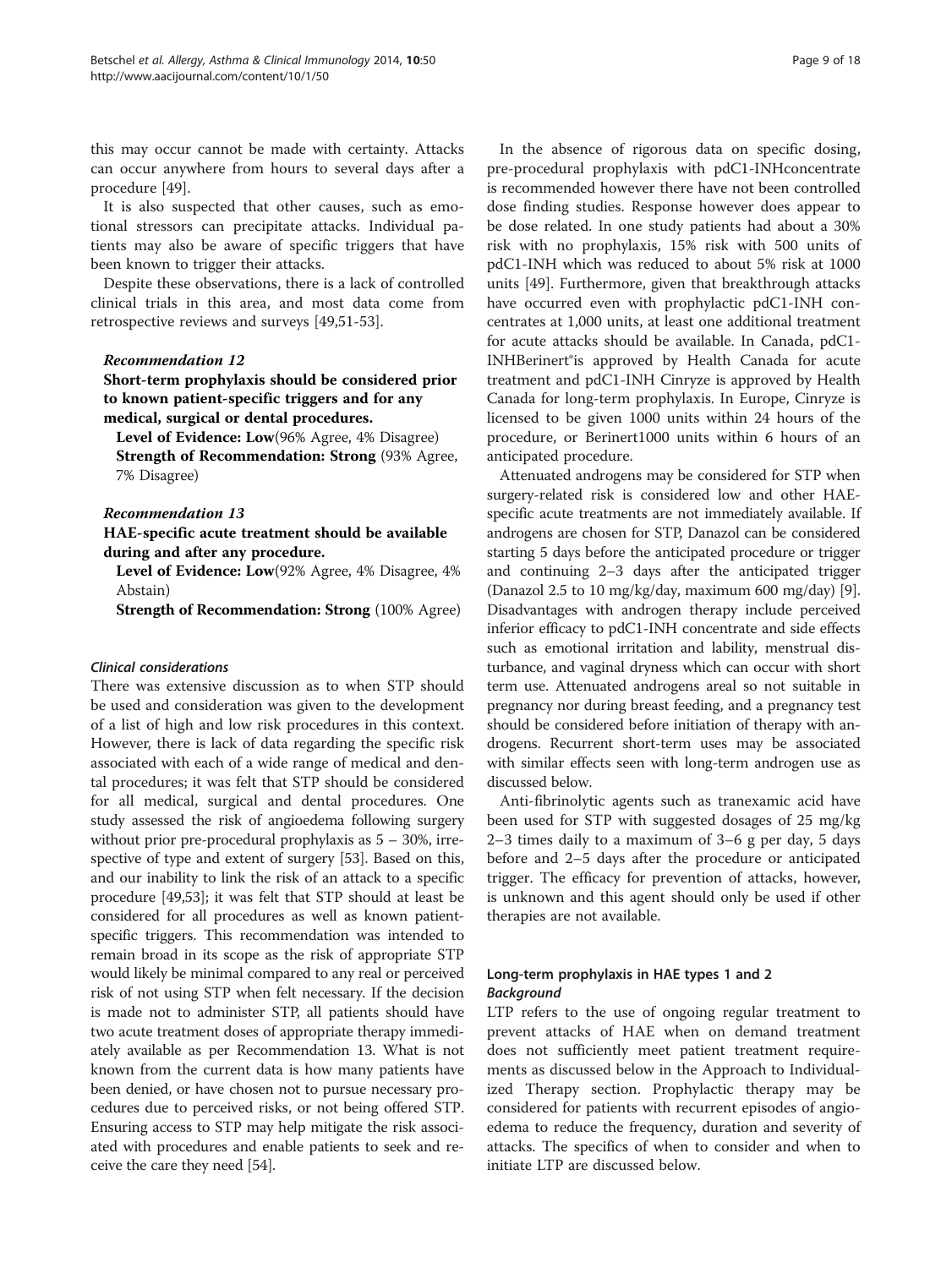#### Recommendation 14

Long-term prophylaxis may be appropriate for some patients to reduce frequency, duration and severity of attacks.

Level of Evidence: High (100% Agree) Strength of Recommendation: Strong (100%)

#### Clinical considerations

The aim of LTP is to reduce the frequency and/or severity of attacks of HAE and minimize the impact of HAE on their QoL so as to enable patients to live normal lives. Some patients may be candidates for long-term therapy and the benefits and risks associated with such treatments should be explored to optimize patient care. It is important to remember that no prophylactic regimen has been associated with the complete elimination of angioedema. Therefore, despite being on prophylaxis, all patients should be equipped to treat acute attacks in a manner consistent with Recommendation #1 and an acute treatment plan should be agreed between patient and physician.

#### Recommendation 15

Attenuated androgens are effective for long-term prophylaxis in some patients.

Level of Evidence: Moderate (92% Agree, 4% Disagree, 4% Abstain)

**Strength of Recommendation: Strong** (90% Agree, 6% Disagree, 4% Abstain)

#### Clinical considerations

Controlled trials and observational studies have demonstrated that treatment with 17-alpha-alkylated anabolic androgens, such as danazol, reduces the frequency and severity of HAE attacks [\[55-60\]](#page-16-0). Although one of the trials was a randomized controlled trial the level of evidence for the trial was not considered High as there were insufficient details on funding, sequence generation, and outcome reporting [\[55\]](#page-16-0). Historically, many patients have been controlled with androgen therapy and their use in some patients may be acceptable provided that the lowest effective dose is used to achieve efficacy and minimize adverse effects. Expert opinion suggests the optimal dose for danazol, to minimize adverse effects, is  $\leq 200$  mg/day [\[9](#page-15-0)].

Androgens can affect serum lipid levels, can be hepatotoxic resulting in hepatitis and have been associated with hepatocellular adenoma and, in very rare cases, carcinoma [\[58](#page-16-0),[61,62\]](#page-16-0). It is recommended that all patients on androgen therapy be monitored for hypertension and have a complete blood count, liver enzymes, urinalysis, serum alpha-fetoprotein, creatine phosphokinase and lipid profile performed every 6 months, and an annual liver ultrasound [\[15](#page-15-0)].

Virilising effects of androgen therapy can occur and include menstrual irregularities, masculinization, irreversible voice alteration, and hirsutism. Psychological side effects include emotional irritability and lability, aggressive behaviour and depression. Androgens are associated with interactions with several medications. They are contraindicated in pregnancy and during lactation, before puberty, and in patients with androgen-dependent malignancy and hepatitis [[61,62\]](#page-16-0).

Patients need to be made aware of these side effects when considering and while on androgen therapy and physicians should carefully consider the risks and benefits for the particular patient.

#### Recommendation 16

# Plasma-derived C1-INH is effective for long-term prophylaxis in some patients. Level of Evidence: High (100% Agree)

Strength of Recommendation: Strong (100% Agree)

# Clinical considerations

Controlled clinical trials have demonstrated that pdC1- INH used for prophylaxis in HAE-1 and HAE-2 reduces the number, duration and severity of attacks of angio-edema [\[27,29](#page-16-0)]. Currently, Cinryze® (Shire) is the only approved pdC1INH product for HAE prophylaxis in Canada. However, this product has not yet been distributed in Canada. The dose of pdC1INH studied was 1000 U once or twice weekly (usually every 3–4 days). No dose finding studies have been done and at 1000 units twice a week the attacks are reduced by only 50%.

Side effects reported in trials with pdC1-INH are minimal. In the trial of Cinryze® for LTP, 21 of 24 subjects (88%) had one or more adverse events, however only three adverse events (pruritus and rash, light-headedness, and fever) were classified as possibly related to the study drug. Two patients in that study demonstrated an increase in the number of attacks of HAE. A paper based on the FDA registry of drug related adverse events, reported 10 cases of severe thrombosis related to the use of Cinryze<sup>®</sup> in three years between 2008 and 2011 [\[63](#page-16-0)]. The reason for these thrombotic events has not been further elucidated. It has been assumed to be related to the use of central lines. However, the use of these should also be avoided due to the associated risk of serious infection [[63](#page-16-0)[,64\]](#page-17-0).

On-going monitoring of a patients response to therapy is recommended. In addition, as intravenous therapy requires ongoing venous access follow-up should ensure proper technique is used to maximize the health of the veins.

#### Recommendation 17

Anti-fibrinolytics are effective for long-term prophylaxis in some patients.

**Level of Evidence: Moderate** (96% Agree, 4% Disagree)

Strength of Recommendation: Strong (86% Agree,  $\sigma$   $\rightarrow$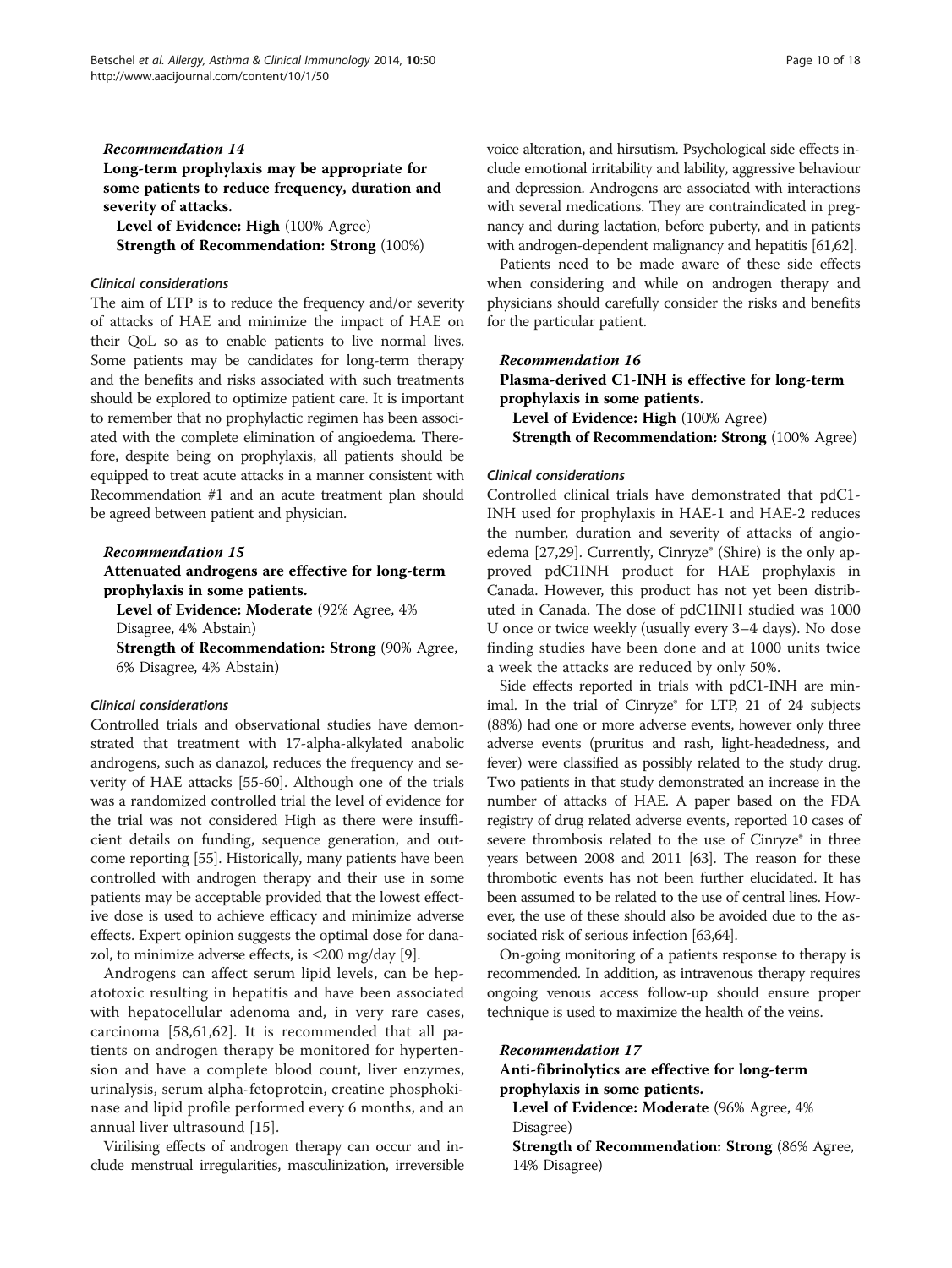#### Clinical considerations

The benefit of the anti-fibrinolytic agent tranexamic acid was demonstrated in a randomized placebo controlled trial with 18 subjects aged 12 years and overtaking 1 g of tranexamic acid three times a day [[65](#page-17-0)], and a double-blind crossover study of epsilon aminocaproic acid in 9 patients aged 7 to 40 years resulting in these agents being given a moderate level of evidence [\[66\]](#page-17-0). These data suggested that anti-fibrinolytic agents could be useful for LTP for HAE-1 and HAE-2. However, their role in current LTP was felt to be justified only in some patient groups due to the lack of efficacy and the potential side effects at the dosage studied. Although not specifically studied in paediatric patients, it was felt, due to the concern of using attenuated androgens in this patient demographic, that anti-fibrinolytic agents could be considered. The recommended dosage for tranexamic acid is 30–50 mg/kg daily divided in 2 or 3 doses to a maximum of 6 g per day.

#### Recommendation 18

# It is not necessary to fail other long-term prophylaxis therapies before use of pdC1-INH for long-term prophylaxis is considered.

Level of Evidence: Expert Opinion (100% Agree) Strength of Recommendation: Strong (100% Agree)

#### Clinical considerations

The elements to consider when deciding to start prophylaxis are discussed below, in the approach to individualized therapy section. However, there is no recommended order or hierarchy for which therapies should be chosen for LTP. This should be based on the efficacy of the therapy, its side effects and safety, and the patient's preference. The participants were unanimous in their recommendation that should a patient require long-term prophylaxis they can be started on prophylactic pdC1-INH without need to be tried on other prophylactic therapies first.

# Long-term prophylaxis in HAE with normal C1-INH function

# Background

Patients with HAE-nC1INH share similar clinical characteristics with HAE-1 and HAE-2 patients, including the risk of random unpredictable attacks of debilitating and potentially life threatening angioedema [[44\]](#page-16-0). These similarities have led to speculation that treatments used for LTP for HAE-1 and HAE-2 may be beneficial for patients with HAE-nC1-INH; however, due to the lack of data a recommendation for this intervention could not be made.

#### Recommendation 19

There is insufficient evidence to make a recommendation for or against long-term prophylaxis for patients with HAE with normal C1-INH. Level of Evidence: Very Low (100% Agree)

Strength of Recommendation: Insufficient Evidence (N/A)

#### Clinical considerations

The absence of good evidence in the LTP of HAE with nC1-INHpatients makes it difficult to make specific recommendations regarding treatment. Patients should avoid known triggers of angioedema such as exogenous estrogen and angiotensin converting enzyme (ACE) inhibitors. There is some evidence that progesterone, anti-fibrinolytics and attenuated androgens may be efficacious in patients with HAE-nC1INH [[12\]](#page-15-0). However, the data were of low quality and uniform recommendations could not be made regarding their use. The committee felt strongly that more data are needed in this area and appropriate trials should be done to help guide future treatment recommendations.

#### Self-administration

#### Background

Self-administration refers to the treatment of patients outside of a health care facility either by the patient's themselves or by a trained caregiver. The recognition and support of self-administration as treatment for HAE go back to the first international consensus document on HAE in 2003 and has been repeatedly recommended in subsequent consensus statements and guidelines [[9,15](#page-15-0)[,67](#page-17-0)]. It has been shown to be a safe and convenient option for patients, allows for early treatment, and may reduce the overall treatment costs of this group when compared to hospital-based therapy [[68\]](#page-17-0). However, despite the demonstrated benefits of self-administration in terms of efficacy and improved QoL, an online survey done in the USA revealed that only 8.1% of treating physicians had patients who self-treated and only 3.5% received home healthcare assisted administration [\[69,70](#page-17-0)]. Although specific data in Canada is lacking, there is little reason to think it would differ much from these findings. Self-administration of blood products for rare blood disorders is not without precedent and has been the cornerstone of effective therapy for hemophilia for more than three decades in Canada [[71](#page-17-0)].

Treatment is more efficacious when attacks are treated early [[72\]](#page-17-0). Evidence has shown that the earlier an attack is treated the sooner it resolves [\[26,42](#page-16-0)[,73,74\]](#page-17-0). The ability to treat an attack early depends on reducing the number of steps required between recognition of an attack that requires treatment and implementation of effective treatment. Obligating patients to travel to a health care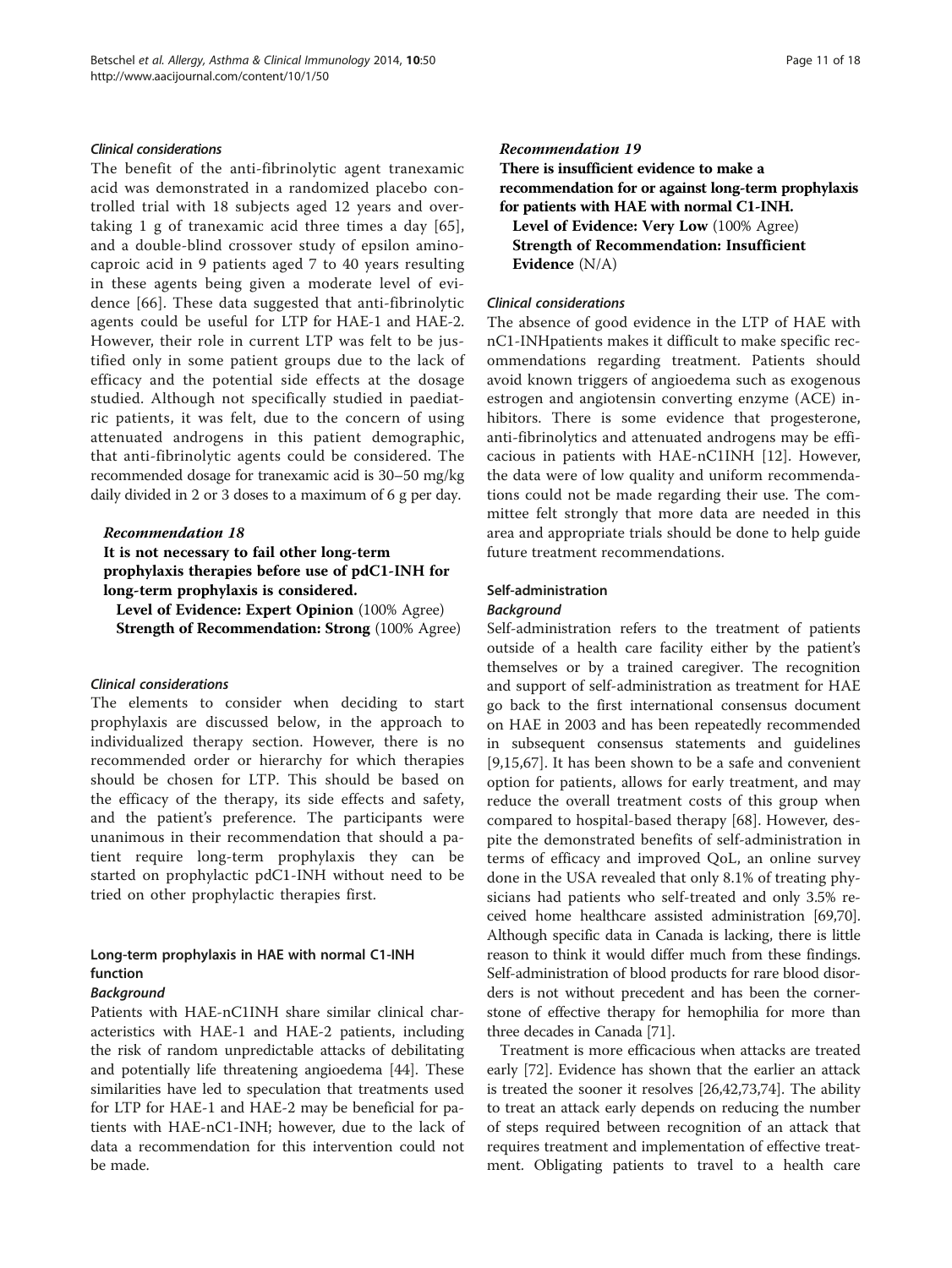<span id="page-11-0"></span>facility to receive a therapy which has been shown to be effective when administered at home, or outside of a healthcare facility, adds to the delay in receiving treatment, may result in many attacks not being treated. Patients may also face difficulties in accessing treatment if local healthcare facilities are unfamiliar with this condition. The World Allergy Organization's global guideline emphasizes that all therapies should be available to all HAE patients worldwide and that home- and selfadministration are preferred because they reduce morbidity, absenteeism, cost, disease burden and potentially mortality, as well as improveQoL [[15](#page-15-0)[,75\]](#page-17-0).

Carrying a personal supply of pdC1-INH by patients has been shown to reduce the time spent waiting for treatment [[5\]](#page-15-0). Additionally, patients who selfadministered or had on-demand therapy have been shown to have reduced severity and duration of attacks, and an improved QoL.

# Recommendation 20

All patients should be trained on self-administration of HAE-specific therapies if they are suitable candidates. If patients cannot self-administer therapy, provisions should be made to ensure timely access to all appropriate therapies.

Level of Evidence: Low (100% Agree) Strength of Recommendation: Strong (100%)

# Clinical considerations

Although the level of evidence was low for the recommendation that all patients should be trained on selfadministration of HAE-specific therapies if they are suitable candidates, it was considered a strong recommendation unanimously. This is consistent with prior consensus statements and guidelines [[9,15](#page-15-0)[,76\]](#page-17-0). The importance of early therapy should not be underestimated, and barriers that affect its implementation should be removed. Currently in Canada, pdC1INH is licensed for on demand therapy (Berinert®) and for routine prophylaxis (Cinryze®). Because pdC1INH is a blood product and dispensed by blood banks in Canada, blood banks should adapt uniform operating procedures to enable access to pdC1INH by all suitable candidates and ensure uniform care for all patients regardless of location. The Canada Health Act is intended to guarantee equal access to health services and health care. Geographic disparities in care are known to exist. Self-administration of therapy in HAE will remove these disparities. Although, pdC1INH is an intravenous product and requires special considerations including product tracking and patient training, the use of intravenous blood products for self-administration is not unique. Hemophilia self-administration programs, which are similar, have been widely implemented across Canada and have been shown to be effective [\[71,77\]](#page-17-0).

Treatments that do not require intravenous access for either acute treatment or prophylaxis would simplify selfadministered treatment. Ecallantide and icatibant are efficacious subcutaneous therapies which are administered for the treatment of acute attacks as discussed above. Ecallantide is not licensed in Canada but may be accessed through the special access program. Ecallantide should usually be administered only by a healthcare practitioner with experience and facilities to treat anaphylactic reactions which occur in 3-8% of patients. Clinical trials are also being conducted evaluating the use of subcutaneous C1INH for LTP therapy [\[78,79\]](#page-17-0).

Although not all patients will be suitable candidates for self-administered therapy, the option should be considered in the overall care plan of HAE patients. If patients are considered appropriate, and willing to learn self-administered therapy, they should agree to specific criteria as outlined in previously published international home-therapy guidelines [[80,81\]](#page-17-0). With self-administered therapy, patients need to be regularly monitored to ensure appropriate control of their symptoms, compliance and competency. This is discussed further in the section on Individualized therapy.

# Approach to individualized therapy Background

HAE is a dynamic chronic disease and attacks of angioedema can vary in frequency and severity over the patient's lifetime. This variability makes it important for patients to be evaluated regularly to ensure that therapy is appropriate and is being used correctly, and that side effects of therapies are being minimized. A recently published document outlines an approach to monitoring attack frequency and severity [[76](#page-17-0)].

Perhaps one of the most challenging areas in patient treatment is deciding when to start or stop LTP therapy. Although guidelines exist on which agents to use when starting LTP, there is no evidence comparing the use of LTP to acute on-demand therapy regarding benefit and risk. In the absence of such evidence, given the clinical importance of this therapeutic approach, the committee attempted to determine which variables should be considered when trying to decide when to start or stop LTP.

# Recommendation 21

The decision to start or stop long-term prophylaxis depends on multiple factors and should be made by the patient and an HAE specialist.

Level of Evidence: Expert Opinion (100% Agree) Strength of Recommendation: Strong (97% Agree, 3% Disagree)

#### Clinical considerations

LTP should be considered when on-demand therapy does not allow HAE patients to lead healthy and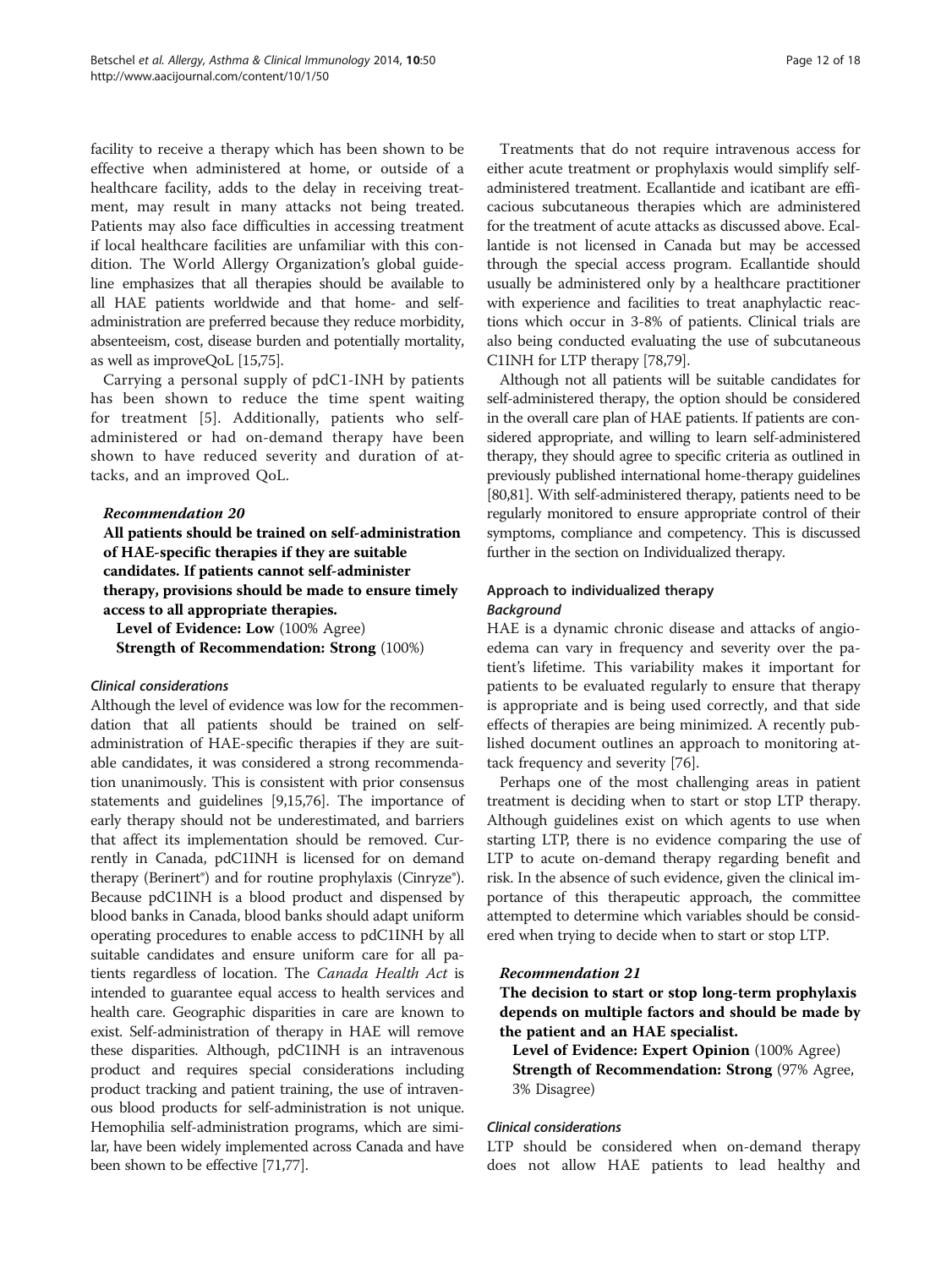productive. There was considerable discussion regarding factors that should be considered when deciding to start LTP. It was generally agreed that the key considerations in making the decision included the efficacy of ondemand therapy to control the severity and frequency of attacks. Although in the past some consensus documents have tried to define the number and severity of attacks as a reference point to consider when to start LTP [[10\]](#page-15-0), there was significant concern about the arbitrary nature by which this would be defined. This approach might lead to denying LTP to patients whose QoL is impacted, yet not meeting a specifically defined frequency of attacks. It was felt that, although the frequency of attacks is important, it is only one among many factors including severity of previous attacks, how readily patients can access emergency treatment, and their ability to administer on demand therapy, which should also be considered.

Although the aim of LTP is to reduce the number and severity of attacks, it does not eliminate the risk completely. Patients must be aware that starting LTP does not mean that they will no longer have attacks and that those attacks can still be fatal. All patients must have a plan to treat attacks on demand despite being on LTP therapy. All patients must be monitored to ensure that LTP is efficacious and that side effects are being recorded [\[76\]](#page-17-0).

When starting LTP it is important to understand and emphasize that LTP is not necessarily a lifelong therapy and that treatment needs ongoing re-evaluation. It may be helpful to try to define what the expectations are as objectively as possible when starting LTP. Part of the monitoring process should be to examine these goals and ensure they are being met.

The decision to stop LTP also generated significant discussion. All participants felt LTP with androgens should be stopped immediately if a patient became pregnant, was breast feeding or if the patient was less than Tanner stage 5 development. Other factors that may lead to the consideration of stopping LTP is ongoing stable control with LTP therapy with no evidence of breakthrough attacks of angioedema. If the decision to stop LTP is made, all patients must ensure that they have access to the administration of appropriate on-demand therapy of acute attacks as is consistent with Recommendation #20. All members of the patients comprehensive care team should be aware of the plan to stop LTP in case complications arise.

When stopping LTP with attenuated androgens or anti-fibrinolytics, the majority of participants agreed that a gradual taper is recommended, if the patient is not pregnant, while monitoring the frequency of and the impact on the patient's QoL. When stopping LTP with pdC1-INH it was felt it could either be stopped abruptly or the frequency of administration decreased, while monitoring the patient's response.

The committee was unanimous that the decision to start or stop LTP should be made jointly by the patient and an HAE specialist. The patient needs to be informed of the risks and benefits of all therapies, as discussed in the relevant sections above, to enable making an informed decision. Particular attention is needed when attenuated androgens are being considered for LTP in special populations such as women of childbearing age and children. Additionally, long-term effects on vein health need to be considered when considering repeated IV infusions.

# Quality of life

# Background

The Constitution of the World Health Organization (WHO) defines health as "A state of complete physical, mental, and social well-being not merely the absence of disease." It follows that the measurement of health and the effects of health care must include not only changes in the frequency and severity of diseases but also an estimation of wellbeing and HRQoL. The impact of HAE on a person's HRQoL can be considerable. A survey done in the USA in 2004 revealed that 85% of patients were afraid of sudden closure of their airway, 75% experienced intolerable pain and 53% were concerned about transmitting HAE to their offspring [\[82](#page-17-0)]. A recent study of 457 HAE patients from the USA reported significantly poorer health-related QoL versus population norms, based on the SF-12 Physical Component Summary and Mental Component Summary [[83\]](#page-17-0). Productivity was also markedly impaired in all Work Productivity and Activity Impairment-General Health categories, including 34% overall work impairment. Because of their most recent HAE attack, workers lost a mean of 3.3 days; students lost a mean of 1.9 days. In a Swedish registry of HAE patients missed days from work and school were documented [\[84\]](#page-17-0). In a multicenter European Study absenteeism from work and school as well as marked loss in productivity with the most recent attack and in between attacks were recognized [\[85](#page-17-0)].

The Burden of Illness Study in Europe (Denmark, Germany, Spain) have shown that HAE had a high impact on daily activities during attacks and that HAE also impacted patients' daily activities between attacks [[73,85,86\]](#page-17-0). In this study patients also reported substantial anxiety about future attacks, traveling, and passing HAE to their children [\[82\]](#page-17-0). Based on Hospital Anxiety and Depression Scale scores, 38 and 14% had clinically meaningful anxiety and depression, respectively [\[73](#page-17-0)]. Moreover, 51%  $(n = 84)$  indicated that HAE had hindered their career/educational advancement [[85\]](#page-17-0).

In Sweden and France, attack frequency was shown to have a negative effect on HRQoL as measured by EQ5D today [\[84](#page-17-0)] or SF-36 [\[87\]](#page-17-0). Attack severity was shown to be related with absenteeism [\[84,85](#page-17-0)].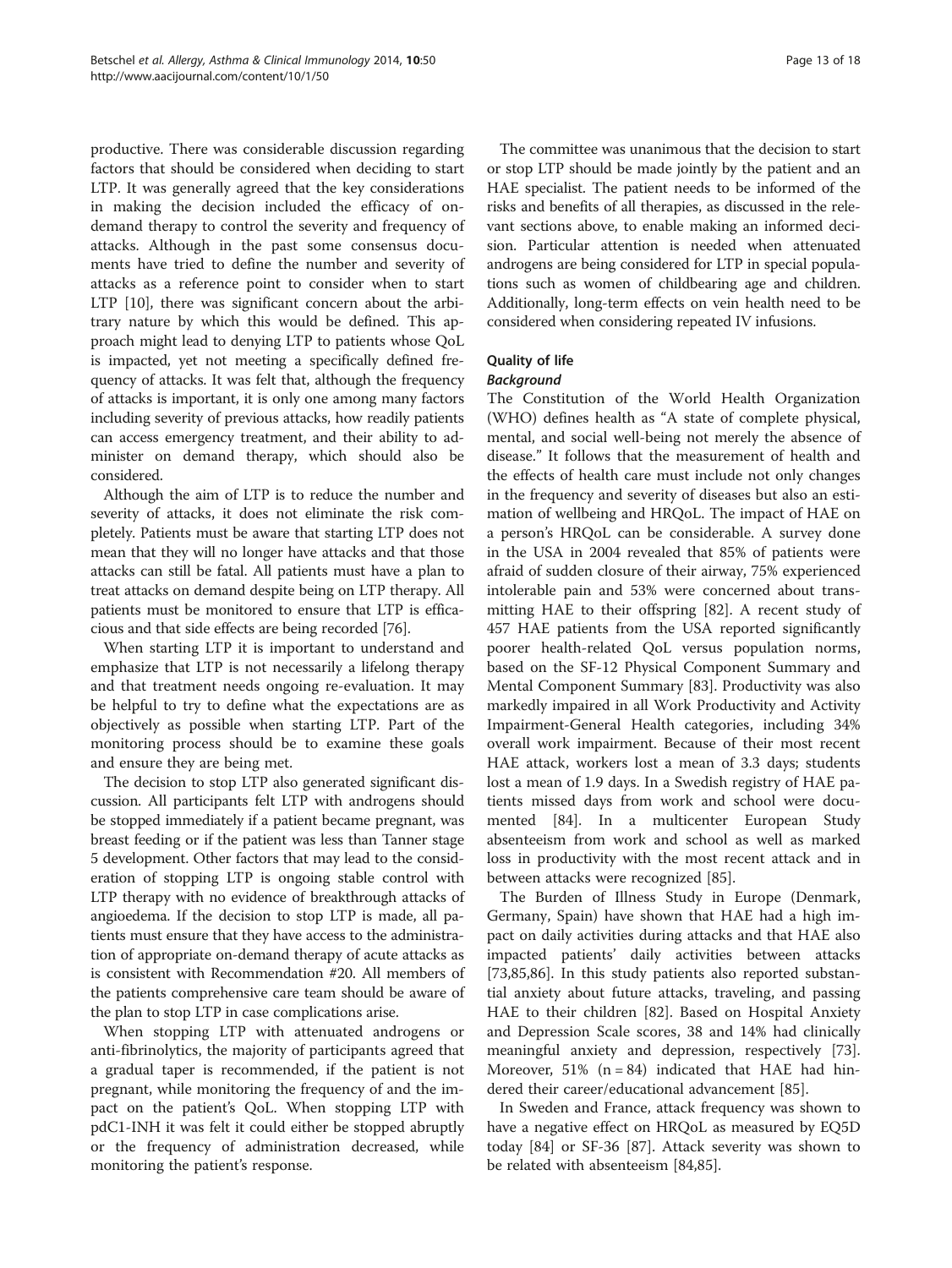<span id="page-13-0"></span>HAE has a significant impact on QoL both during and between attacks and on absenteeism during attacks [[73,84,85\]](#page-17-0). In aSpanish study assessing the development of a disease-specific QoL questionnaire for adult patients with hereditary angioedema due to C1 inhibitor deficiency, the factors cited most often by both experts and patients as affecting their QoL included potentially lifethreatening attacks; the adverse side effects of medication (in several cases associated with chronic treatment); the unavailability of acute specific treatment at several health care centres; hereditary transmission; the lack of a known trigger which could be avoided; and the fact that it is a rare disease about which health care professionals know very little. The authors particularly noted that patients and experts may not agree on what are the most relevant aspects of HAE [\[88\]](#page-17-0). Aesthetics was mentioned more often by patients than by experts. On the other hand, experts were more likely to mention the adverse side effects of treatment. This finding supports the general opinion that the clinician's view of disease severity does not necessarily match with the patient's perception.

#### Recommendation 22

Health care providers should specifically address factors known to affect quality of life with HAE patients. Management of HAE should aim to improve patients' quality of life.

Level of Evidence: Low (100% Agree) Strength of Recommendation: Strong (100% Agree)

#### Clinical considerations

Assessment of HAE control as it relates to the frequency, duration and severity of attacks is not the only thing to consider when monitoring patients. Data suggests that factors which relate to a patients qualify of life are important when following patients with HAE. An international specific HRQoL questionnaire for adult patients with HAE due to C1-inhibitor deficiency has been developed [[89](#page-17-0)] and is available for its use in clinical practice. The factors that impact a patient's QoL may be different than those anticipated by the healthcare providers. Modifications should be made to improve a patient's QoL wherever possible. A small study demonstrated that self-administration of pdC1-INH improved QOL on both physical and psychological parameters. Patients were able to resume a normal life without restriction [\[75\]](#page-17-0). Implementation of self-administered therapy may lead to an improved QoL by reducing the suffering caused by treating attacks too late or leaving them untreated altogether. It was reinforced at the meeting by the patient representatives that there are still significant barriers to getting timely and appropriate therapy at centres across Canada, likely from the lack of awareness of HAE and the appropriate therapies available for treatment. On-going research is required to determine additional factors that may have impact HAE patients' QoL.

# Comprehensive care **Background**

Comprehensive care of patientsis based on integration of the organization, delivery, and management of services related to diagnosis, treatment, care, rehabilitation and health promotion. The comprehensive care model has been adopted by many rare disease groups and there is evidence in other rare diseases that this model results in better patient outcomes and reduced costs [\[71\]](#page-17-0). Haemophilia has used this model for decades. HAE is similar to other rare blood disorders, including haemophilia, because it is a chronic condition that is potentially life threatening and requires a highly specialized, multidisciplinary team to manage. However, although HAE is similar to other conditions, it is also different enough to require its own framework to meet the specific needs of these patients. The recommendation to provide comprehensive care for

# Table 4 Requirements for comprehensive care in the management of hereditary angioedema patients

Best Clinical Treatment outcomes including:

- a. A comprehensive care team made up of nurse coordinator, clinician, social worker, data manager, pain management specialist, genetic counsellor, and administrative support;
- b. Access to specialized diagnostic testing;
- c. Access to home treatment;
- d. A networked Patient Information System to facilitate product recalls - collect data on therapy outcome measures and safety, and facilitate participation in clinical trials
- e. Access to clinical advances as they become available;
- f. Access to 24 hour support;
- g. Access to up-to-date standards of care, including standardized wallet cards;
- h. Tracking and intermittent audit of quality outcomes including beneficial and adverse outcomes through secure, comprehensive and networked data management.

#### Education of patients and staff regarding:

- a. Responsible Self/Family Care (home care model) with home and self-infusion/administration instruction and support;
- b. Developments in the cause, diagnosis, treatment, outcomes, and prognosis of HAE
- c. Changes in the administrative management of the clinic

#### An environment conducive to research including:

- a. Access to and support for clinical trials of new treatments;
- b. Access to and support for translational research in diagnosis and prognosis;
- c. Access to and support for psychosocial research such as quality of life studies

An advisory or oversight board with patient group representation for each clinic

Reference [[9](#page-15-0)].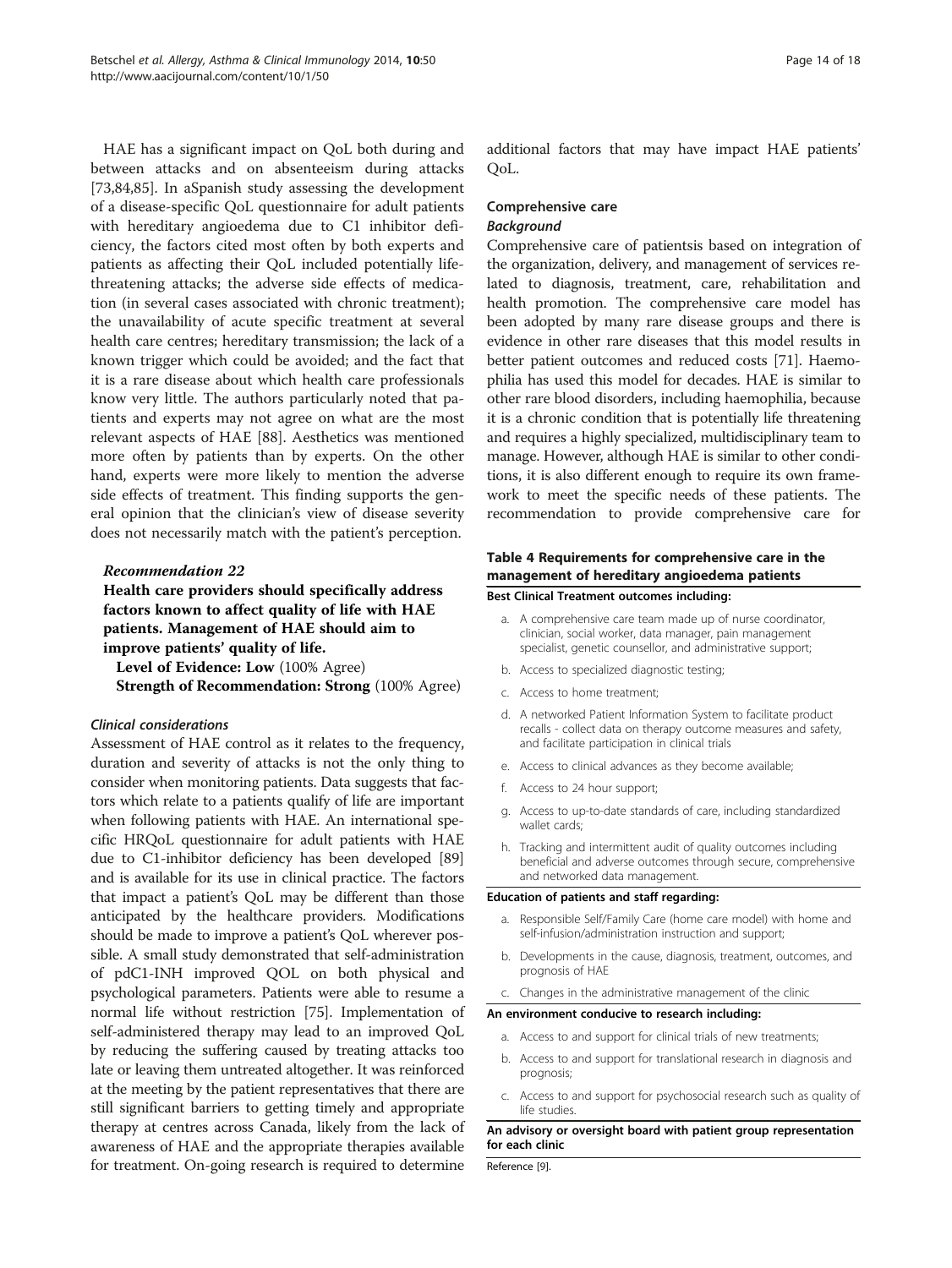<span id="page-14-0"></span>patients with HAE is not new and exists in previously published guidelines. The specific elements of comprehensive care for HAE in Canada were published previously and are listed in Table [4](#page-13-0).

# Recommendation 23 Comprehensive care should be available for all patients with HAE. Level of Evidence: Low (100% Agree)

Strength of Recommendation: Strong (100% Agree)

# Clinical Considerations

Although the importance of the comprehensive care model in HAE was recognized by the committee unanimously, and specific recommendations have existed with respect to its requirements, this care model is not available to all patients with HAE in Canada. The provincial and territorial model of health care funding makes implementation of nationally uniform HAE comprehensive care clinics challenging. Despite this, the fundamentals of comprehensive care should be uniform across the country and equally accessible across all geographic locations. Support should be provided by provincial and territorial governments to ensure that proper standards of care are being met. Treatments for HAE can be expensive; however inappropriate treatment of HAE may be even more costly. It was recognised by the committee that on-going monitoring of comprehensive care programs is essential to measure their impact on patients' outcomes such as disease control, QoL and economic effects.

# Special populations

The committee recognized that management of HAE in certain populations were not specifically addressed in this guideline. These include paediatric HAE patients and HAE patients during lactation and menstruation. The recently published WAO document specifically addressed recommendations for the management of HAE-1 and −2 in children [\[15](#page-15-0)]. An international consensus and practice guidelines on the gynaecologic and obstetrical management of female patients with hereditary angioedema caused by C1 inhibitor deficiency was recently published by Caballero et al. [\[90\]](#page-17-0) and readers are referred to those publications with the understanding that they are not specific to Canadians.

# Additional files

[Additional file 1:](http://www.biomedcentral.com/content/supplementary/1710-1492-10-50-S1.pdf) Conflict of Interest Form. [Additional file 2:](http://www.biomedcentral.com/content/supplementary/1710-1492-10-50-S2.docx) Search Strategy. [Additional file 3:](http://www.biomedcentral.com/content/supplementary/1710-1492-10-50-S3.docx) Levels of Evidence and Strength of Recommendation.

[Additional file 4:](http://www.biomedcentral.com/content/supplementary/1710-1492-10-50-S4.xlsx) HAE RCT Evidence Tables. Includes data extraction, quality assessments, and study reference codes and citations for randomized control trials.

[Additional file 5:](http://www.biomedcentral.com/content/supplementary/1710-1492-10-50-S5.xlsx) HAE Lower Quality Comparison Study Evidence Tables. Includes data extraction, quality assessments, and study reference codes and citations for lower quality comparison studies.

#### Abbreviations

HAE: Hereditary Angioedema; C1-INH: C1 inhibitor; C1-INH-HAE: Hereditary Angioedema due to C1Inhibitor Deficiency; HRQoL: Health Related Quality of Life; HAE-1: Hereditary Angioedema Type 1; HAE-2: Hereditary Angioedema Type 2; HAE-nC1INH: Hereditary Angioedema with Normal C1 Inhibitor; F12: Factor 12; HAE-nC1INH-FXII: Hereditary Angioedema due to Factor XII mutations; HAE-nC1INH-unknown: Hereditary Angioedema due to unknown cause; QoL: Quality of Life; STP: Short-term Prophylaxis; LTP: Long-term Prophylaxis; CHAEN: Canadian Hereditary Angioedema Network; RCAH: Réseau Canadien d'angioédème héréditaire; pdC1-INH: Plasma Derived C1-inhibitor; rhC1-INH: recombinant C1-inhibitor.

#### Competing interests

Dr. Betschel reports personal fees from CSL, Shire, ViroPharma, Baxter, Novartis, and Canadian Blood Services unrelated to the submitted work. Ms. Badiou has no reported conflict.

Dr. Binkley reports consultation fees from Advisory Boards with Dyax, Shire, ViroPharma, and CSL Behring unrelated to the submitted work.

Dr. Hébert reports Advisory Board a consulting fee and clinical research from Shire and CSL Behring unrelated to the submitted work.

Dr. Kanani reports Advisory Boards from ViroPharma and speakers' honorarium and CME sponsorship from CSL Behring unrelated to the submitted work. Dr. Keith reports grants and personal fees from CSL Behring, personal fees from ViroPharma unrelated to the submitted work.

Dr. Lacuesta reports grants from CSL Behring, ViroPharma, and Shire; personal fees CSL Behring, ViroPharma, and Shire unrelated to the submitted work. Dr. Yang reports research grants, Advisory Board activity, unrestricted educational grants, lectures from CSL Behring and Global/National Advisory Boards, unrestricted educational grants, lectures from Shire and ViroPharma unrelated to the submitted work.

Dr. Aygören-Pürsün reports grants and personal fees from CSL Behring, Shire, ViroPharma; personal fees from Sobi; grants from BioCryst unrelated to the submitted work.

Dr. Bernstein reports grants and personal fees from CSL Behring, ViroPharma, Shire, Dyax, and Pharming/Santarus unrelated to the submitted work. Dr. Bork reports personal fees from CSL Behring and Shire unrelated to the submitted work.

Dr. Caballero reports personal fees from Sobi, ViroPharma, Shire, Novartis, MSD, and other funding from Shire for assistance for IOS manuscripts, Dyax, and Shire for writing assistance for manuscripts unrelated to the submitted work.

Dr. Ciccardi reports personal fees from CSL Behring, ViroPharma, Shire, Dyax, Sobi, Pharming, BioCryst, Sigma Tau; and grants from ViroPharma, Shire, and Dyax unrelated to the submitted work.

Dr. Craig describes payments for lectures including service on speakers bureaus from ViroPharma, CSL Behring, Dyax, Merck, Novartis, Genentech, and Teva; consultancy with CSL Behring, Dyax, ViroPharma, Shire, and Merck; grants from ViroPharma, CSL Behring, Shire, Dyax, Pharming, Forrest, Genentech, Biota, GSK, Grifols, Novartis, Sanofi Aventis, and Boehringer Ingelheim; and payment for development of educational presentations, Vietnam Education Foundation. All unrelated to the submitted work. Dr. Farkas reports personal fees from Shire, Sobi, ViroPharma, and CSL Behring unrelated to the submitted work.

Dr. Longhurst describes grants, personal fees, and educational support from CSL Behring; personal fees and research collaboration from BioCryst; grants, personal fees, and educational support from Shire; personal fees and research collaboration from Sobi; and personal fees and research collaboration from ViroPharma unrelated to the submitted work. Dr. Zuraw reports personal fees from Shire, CSL Behring, Dyax, BioCryst, ISIS, RMEI, and WebMD unrelated to the submitted work.

Mr. Boysen reports grants from ViroPharma, Shire, Dyax, and CSL Behring unrelated to the submitted work.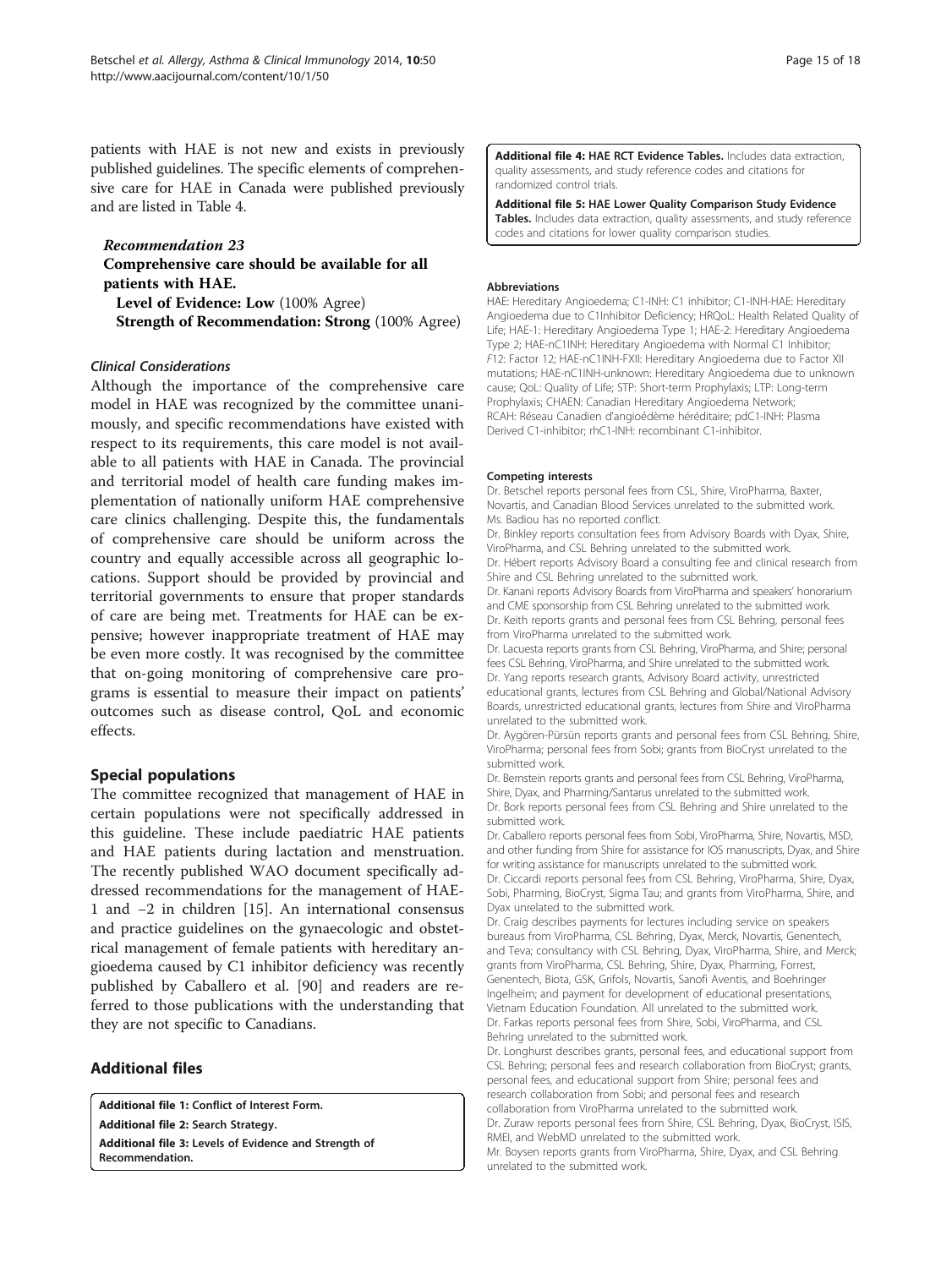<span id="page-15-0"></span>Dr. Rozita Borici-Mazi reports grants from CSL Behring; personal fees from ViroPharma and CSL Behring for Advisory Board work unrelated to the submitted work.

Dr. Bowen reports Advisory Board for CSL Behring, Advisory Board and travel grants from Shire and ViroPharma unrelated to the submitted work. Dr. Dallas reports Advisory Board funding from Shire unrelated to the submitted work.

- Dr. Dean reports no conflict of interest.
- Dr. Laramée reports no conflict of interest.
- Dr. Leith reports no conflict of interest.
- Dr. Mace reports no conflict of interest.
- Dr. McCusker reports no conflict of interest.

Dr. Moote reports consulting fees from CSL Behring, ViroPharma, and Grifols unrelated to the submitted works.

Dr. Poon reports personal fees and Advisory Board activity with ViroPharma, Advisory Board activity with CSL Behring; and travel support from Shire unrelated to the submitted work.

Dr. Bruce Ritchie reports no conflict of interest.

Dr. Stark reports funding from multiple pharmaceutical industries unrelated to the submitted work.

Dr. Sussman reports consultancy fees from Shire and CSL Behring unrelated to the submitted work.

Dr. Wasserman reports personal fees from CSL Behring, Shire, and ViroPharma unrelated to the submitted work.

#### Authors' contributions

SB prepared the manuscript. KLR developed the search strategy and prepared the evidence tables. All authors were involved in wording of the recommendations and reviewing and determining the level of evidence for each recommendation. All authors have read, revised and approved the manuscript.

#### Acknowledgements

Dr Valeria Palda and Ms Jess Rogers from the Center for Effective Practice for their part as facilitators for the development of these guidelines. Mr Peter Waite, Executive Director of CHAEN, for administrative support. Table [4,](#page-13-0) Requirements for Comprehensive Care in the Management of Hereditary Angioedema Patients, was reprinted from AACI with permission.

#### Author details

<sup>1</sup>University of Toronto, Toronto, Ontario, Canada. <sup>2</sup>HAE Canada, Notre Dame des Lourdes, Manitoba, Canada. <sup>3</sup>Department of Medicine, Laval University, Quebec City, Quebec, Canada. <sup>4</sup>Department of Medicine, University of British Columbia, Vancouver, British Columbia, Canada. <sup>5</sup>Department of Medicine, McMaster University, Hamilton, Ontario, Canada. <sup>6</sup>Department of Medicine, Dalhousie University, Halifax, Nova Scotia, Canada. <sup>7</sup>University of Ottawa Medical School, Ottawa, Ontario, Canada. <sup>8</sup>Goethe-Universität Frankfurt am Main, Frankfurt am Main, Germany. <sup>9</sup>Department of Internal Medicine, University of Cincinnati, Cincinnati, Ohio, USA. <sup>10</sup>Department of Dermatology, University Hospital of the Johannes Gutenberg-University of Mainz, Mainz, Germany. <sup>11</sup>Hospital La Paz Health Research Institute, Madrid, Spain.<br><sup>12</sup>Department of Internal Medicine, UniversitadegliStudi di Milano, Ospedale L. Sacco, Milan, Italy. <sup>13</sup>Departments of Medicine and Pediatrics, Penn State University, Hershey, Pennsylvania, USA. 143rd Department of Internal Medicine, Faculty of Medicine, Semmelweis University, Budapest, Hungary. <sup>15</sup>Department of Immunology, Barts and the London NHS Trust, London, England, UK. <sup>16</sup>University of California, San Diego, San Diego, California, USA.<br><sup>17</sup>HAE International, Skanderborg, Denmark. <sup>18</sup>Department of Medicine, Queen's University, Kingston, Ontario, Canada. 19Departments of Medicine and Paediatrics, University of Calgary, Calgary, Alberta, Canada.  $^{20}$ Saskatoon Health Region, Saskatoon, Saskatchewan, Canada. <sup>21</sup>BC Children's Hospital, Vancouver, British Columbia, Canada. <sup>22</sup>Centre hospitalier de l'université de Montréal, Montréal, Quebec, Canada. <sup>23</sup>Department of Medicine, University of Toronto, Oakville, Ontario, Canada. 24Department of Immunology, McGill University Health Centre, Montreal, Quebec, Canada. <sup>25</sup>Department of Medicine, Western University, London, Ontario, Canada. <sup>26</sup>Southern Alberta Rare Blood and Bleeding Disorders Comprehensive Care Program, Calgary, Alberta, Canada. 27Departments of Medicine and Medical Oncology, University of Alberta, Edmonton, Alberta, Canada.

Received: 28 August 2014 Accepted: 10 September 2014 Published: 24 October 2014

#### References

- 1. Cicardi M, Agastoni A: Hereditary Angioedema. N Engl J Med 1996, 334:1666–1667.
- 2. Zuraw BL: Clinical practice. Hereditary angioedema. N Engl J Med 2008. 359:1027–1036.
- 3. Bork K, Hardt J, Witzke G: Fatal laryngeal attacks and mortality in hereditary angioedema due to C1-INH deficiency. J Allergy Clin Immunol 2012, 130:692–697.
- 4. Zilberberg MD, Jacobsen T, Tillotson G: The burden of hospitalizations and emergency department visits with hereditary angioedema and angioedema in the United States 2007. Allergy Asthma Proc 2010, 31:511–519.
- 5. Agostoni A, Aygoren-Pursun E, Binkley KE, Blanch A, Bork K, Bouillet L: Hereditary and acquired angioedema: problems and progress: proceedings of the third C1 esterase inhibitor deficiency workshop and beyond. J Allergy Clin Immunol 2004, 114:S51–S131.
- 6. Kaplan AP, Joseph K, Silverberg M: Pathways for Bradykinin Formation and Inflammatory Disease. J Allergy Clin Immunol 2002, 109:195–209.
- 7. Gompels MM, Lock RJ, Morgan JE, Osborne J, Brown A, Virgo PF: A multicentre evaluation of the diagnostic efficiency of serological investigations for C1 inhibitor deficiency. J Clin Pathol 2002, 55:145–147.
- 8. Tarzi MD, Hickey A, Forster T, Mohammadi M, Longhurst HJ: An evaluation of tests used for the diagnosis and monitoring of C1 Inhibitor Deficiency: Normal serum C4 does not exclude hereditary angioedema. Clin Exp Immunol 2007, 149:513–516.
- 9. Bowen T, Cicardi M, Farkas H, Bork K, Longhurst HJ, Zuraw B, Aygoeren-Pürsün E, Craig T, Binkley K, Hebert J, Ritchie B, Bouillet L, Betschel S, Cogar D, Dean J, Devaraj R, Hamed A, Kamra P, Keith PK, Lacuesta G, Leith E, Lyons H, Mace S, Mako B, Neurath D, Poon MC, Rivard GE, Schellenberg R, Rowan D, Rowe A, et al: 2010 International consensus algorithm for the diagnosis, therapy and management of hereditary angioedema. Allergy Asthma Clin Immunol 2010, 6:24. doi:10.1186/1710-1492-6-24.
- 10. Cicardi M, Bork K, Caballero T, Craig T, Li HH, Longhurst H, Reshef A, Zuraw B: HAWK (Hereditary Angioedema International Working Group). Evidencebased recommendations for the therapeutic management of angioedema owing to hereditary C1 inhibitor deficiency: consensus report of an International Working Group. Allergy 2012, 67:147–157.
- 11. Bork K: Hereditary angioedema with normal C1 inhibitor. Curr Allergy Asthma Rep 2009, 9:280–285.
- 12. Bork K: Hereditary angioedema with normal C1 inhibitor. Immunol Allergy Clin N Am 2013, 33:457–470.
- 13. Cicardi M: Classification, diagnosis, and approach to treatment for angioedema: Consensus report from the Hereditary Angioedema International Working Group. Allergy 2014, 69:602–616.
- 14. [http://www.uspreventativeservicestaskforce.org.](http://www.uspreventativeservicestaskforce.org)
- 15. Craig T: WAO Guideline for the Management of Hereditary Angioedema. World Allergy Organ J 2012, 5:182–199.
- 16. Balshem H, Helfand M, Schunemann HJ, Oxman AD, Kunz R, Brozek J: GRADE guidelines 3: Rating the quality of evidence. J Clin Epidemiol 2011, 64:401–406.
- 17. Andrews JC, Schunemann HJ, Oxman AD, Pottie K, Meerpohl JJ, Coello PA: GRADE guidelines: 15. Going from evidence to recommendation determinants of a recommendation's direction and strength. J Clin Epidemiol 2013, 66:726–735.
- 18. Guyatt GH, Oxman AD, Kunz R, Falck-Ytter Y, Vist GE, Liberati A: Rating quality of evidence and strength of recommendations: Going from evidence to recommendations. BMJ 2008, 336:1049–1051.
- 19. Higgins JPT, Green S (Eds): Cochrane Handbook for Systematic Reviews of Interventions Version 5.1.0 [updated March 2011], The Cochrane Collaboration. 2011. Available from [www.cochrane-handbook.org](http://www.cochrane-handbook.org/).
- 20. Cicardi M, Banerji A, Bracho F, Malbran A, Rosenkranz B, Riedl M: Icatibant, a new bradykinin-receptor antagonist, in hereditary angioedema. N Engl J Med 2010, 363:532–541.
- 21. Cicardi M, Levy RJ, McNeil DL, Li HH, Sheffer AL, Campion M: Ecallantide for the treatment of acute attacks in hereditary angioedema. N Engl J Med 2010, 363:523–531.
- 22. Craig TJ, Levy RJ, Wasserman RL, Bewtra AK, Hurewitz D, Obtulowicz K: Efficacy of human C1 esterase inhibitor concentrate compared with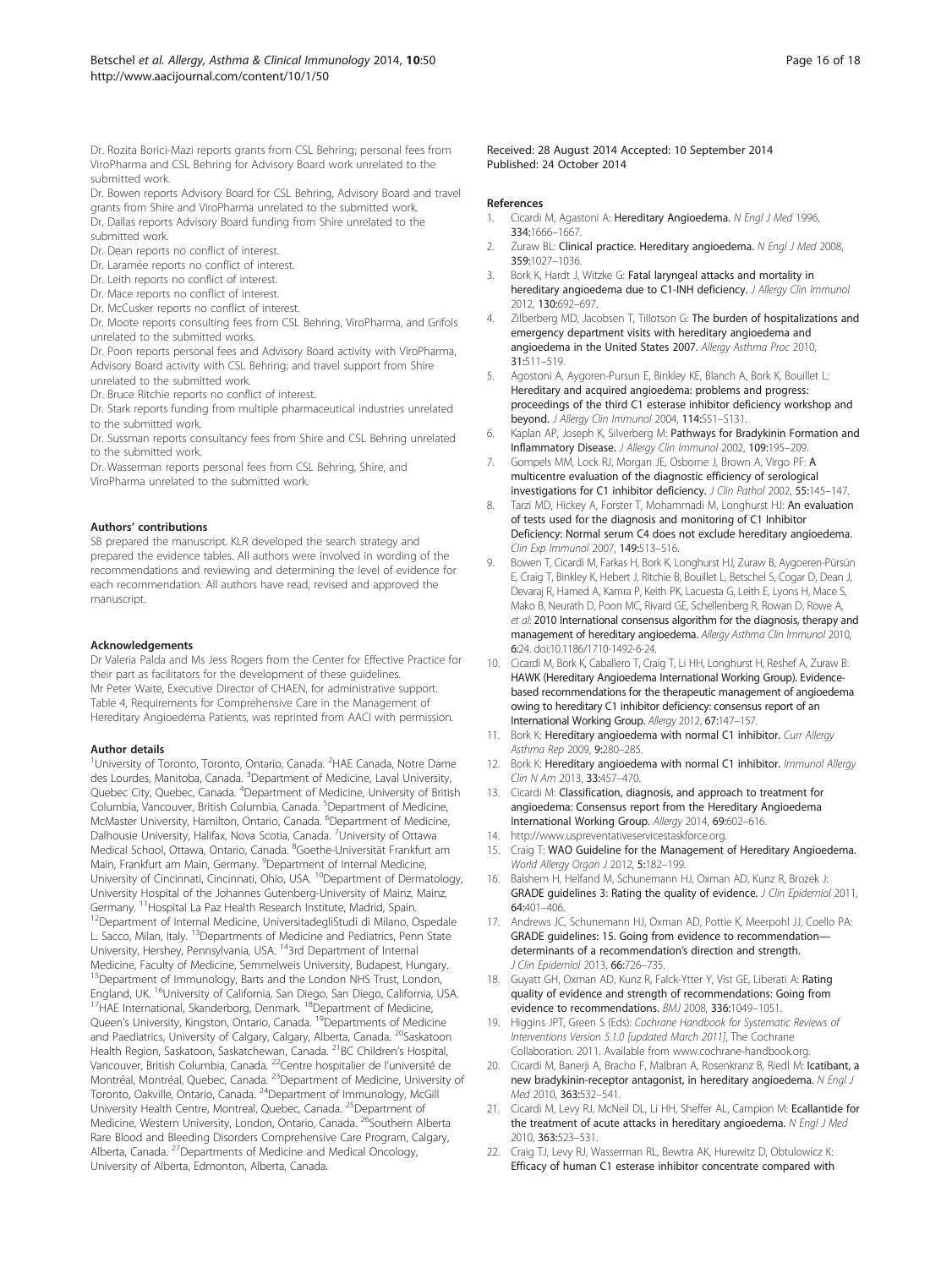<span id="page-16-0"></span>placebo in acute hereditary angioedema attacks. J Allergy Clin Immunol 2009, 124:801–808.

- 23. Kunschak M, Engl W, Maritsch F, Rosen FS, Eder G, Zerlauth G: A randomized, controlled trial to study the efficacy and safety of C1-INH concentrate in treating hereditary angioedema. Transfusion 1998, 38:540–549.
- 24. Levy RJ, Lumry WR, McNeil DL, Li HH, Campion M, Horn PT: EDEMA4: a phase 3, double-blind study of subcutaneous ecallantide treatment for acute attacks of hereditary angioedema. Ann Allergy Asthma Immunol 2010, 104:523–529.
- 25. Lumry WR, Li HH, Levy RJ, Potter PC, Farkas H, Moldovan D: Randomized placebo-controlled trial of the bradykinin B2 receptor antagonist icatibant for the treatment of acute attacks of hereditary angioedema: the FAST-3 trial. Ann Allergy Asthma Immunol 2011, 107:529–537.
- 26. Schneider L, Lumry W, Vegh A, Williams AH, Schmalbach T: Critical role of kallikrein in hereditary angioedema pathogenesis: a clinical trial of ecallantide, a novel kallikrein inhibitor. J Allergy Clin Immunol 2007, 120:416–422.
- 27. Waytes AT, Rosen FS, Frank MM: Treatment of hereditary angioedema with a vapor-heated C1-INH concentrate. N Engl J Med 1996, 334:1630–1634.
- 28. Zuraw B, Cicardi M, Levy RJ, Nuijens JH, Relan A, Visscher S: Recombinant human C1-inhibitor for the treatment of acute angioedema attacks in patients with hereditary angioedema. J Allergy Clin Immunol 2010, 126:821–827.e14.
- 29. Zuraw BL, Busse PJ, White M, Jacobs J, Lumry W, Baker J: NanofilteredC1-INH concentrate for treatment of hereditary angioedema. N Engl J Med 2010, 363:513–522.
- 30. Hack CE, Relan A, van Amersfoort ES, Cicardi M: Target levels of functional C1-inhibitor in hereditary angioedema. Allergy 2012, 67:123–130.
- 31. Donaldson VH, Rosen FS, Bing DH, Kinin: Generation in Hereditary Angioneurotic Edema (H.A.N.E.) Plasma. J Adv Exp Med Biol 1983, 156:183–191.
- 32. Horn PT, Li HH, Pullman WE: Hypersensitivity reactions following ecallantide treatment for acute attacks of HAE. J Allergy Clin Immunol 2010, 126:AB163.
- 33. Martinez-Saguer I, Rusicke E, Aygoren-Pursun E, von Hentig N, Klingebiel T, Kreuz W: Pharmacokinetic analysis of human plasma-derived pasteurized C1-inhibitor concentrate in adults and children with hereditary angioedema: a prospective study. Transfusion 2010, 50:354–360.
- 34. Longhurst H: Rhucin, a recombinant C1 inhibitor for the treatment of hereditary angioedema and cerebral ischemia. J Curr Opin Investig Drugs 2008, 9:310–323.
- 35. van Doorn MB, Burggraaf J, van Dam T, Eerenberg A, Levi M, Hack CE: A phase I study of recombinant human C1 inhibitor in asymptomatic patients with hereditary angioedema. J Allergy Clin Immunol 2005, 116:876–883.
- 36. Longhurst HJ: Emergency treatment of acute attacks in hereditary angioedema due to C1 inhibitor deficiency: what is the evidence? Int J Clin Pract 2005, 59:594-599.
- 37. Prematta M, Gibbs JG, Pratt EL, Stoughton TR, Craig TJ: Fresh frozen plasma for the treatment of hereditary angioedema. Ann Allergy Asthma Immunol 2007, 98:383–388.
- 38. Prematta MJ, Bewtra AK, Levy RJ, Wasserman RL, Jacobson KW, Machnig T, Craig TJ: Per-attack reporting of prodromal symptoms concurrent with C1 inhibitor treatment of hereditary angioedema attacks and. Adv Ther 2012, 10:913–922.
- 39. Kreuz W, Martinez-Saguer I, Aygoren-Pursun E, Rusicke E, Heller C, Klingebiel T: C1-inhibitor concentrate for individual replacement therapy in patients with severe hereditary angioedema refractory to danazol prophylaxis. Transfusion 2009, 49:1987–1995.
- 40. Bork K, Meng G, Staubach P, Hardt J: Treatment with C1 inhibitor concentrate in abdominal pain attacks of patients with hereditary angioedema. Transfusion 2005, 45:1774–1784.
- 41. Maurer M, Parish LC: The dermatology view of hereditary angio-oedema: practical diagnostic and management considerations. J Eur Acad Dermatol Venereol 2013, 27:133–141.
- 42. Craig TJ, Rojavin MA, Machnig T, Keinecke HO, Bernstein JA: Effect of time to treatment on response to C1 esterase inhibitor concentrate for hereditary angioedema attacks. Ann Allergy Asthma Immunol 2013, 111:211–215.
- 43. Moellman JJ, Bernstein JA, Lindsell C, Banerji A, Busse PJ, Camargo CA Jr, Collins SP, Craig TJ, Lumry WR, Nowak R, Pines JM, Raja AS, Riedl M, Ward MJ, Zuraw BL, Diercks D, Hiestand B, Campbell RL, Schneider S, Sinert R: A consensus parameter for the evaluation and management of angioedema in the emergency department. J Acad Emerg Med 2014, 21:469–484.
- 44. Bork K: Diagnosis and treatment for hereditary angioedema with normal C1-inhibitor. Allergy Asthma Clin Immunol 2010, 6:15–23.
- 45. Bork K, Wulff K, Hardt J, Witzke G, Staubach P: Hereditary angioedema caused by missense mutations in the factor XII gene: clinical features, trigger factors, and therapy. J Allergy Clin Immunol 2009, 124:129–134.
- 46. Vitrat-Hincky V, Gompel A, Dumestre-Perard C, Boccon-Gibod I, Drouet C, Cesbron JY: Type III hereditary angio-oedema: clinical and biological features in a French cohort. Allergy 2010, 65:1331–1336.
- 47. Boccon-Gibod I, Bouillet L: Safety and efficacy of icatibant selfadministration for acute hereditary angioedema. Clin Exp Immunol 2012, 168:303–307.
- 48. Bouillet L, Ponard D, Drouet C, Jullien D, Massot C: Angioedema and oral contraception. Dermatology 2003, 206:106–109.
- 49. Bork K, Hardt J, Staubach-Renz P, Witzke G: Risk of laryngeal edema and facial swellings after tooth extraction in patients with hereditary angioedema with and without prophylaxis with C1 inhibitor concentrate: a retrospective study. Oral Surg Oral Med Oral Pathol Oral Radiol Endod 2011, 112:58–64.
- 50. Farkas H, Gyeney L, Gidofalvy E, Fust G, Varga L: The efficacy of short-term danazol prophylaxis in hereditary angioedema patients undergoing maxillofacial and dental procedures. J Oral Maxillofac Surg 1999, 57:404–408.
- 51. Jurado-Palomo J, Munoz-Caro JM, Lopez-Serrano MC, Prior N, Cabanas R, Pedrosa M: Management of dental-oral procedures in patients with hereditary angioedema due to C1 inhibitor deficiency. J Investig Allergy Clin Immunol 2013, 23:1–6.
- 52. Farkas H, Zotter Z, Csuka D, Szabo E, Nebenfuhrer Z, Temesszentandrasi G: Short-term prophylaxis in hereditary angioedema due to deficiency of the C1-inhibitor–a long-term survey. Allergy 2012, 67:1586–1593.
- 53. Aygören-Pürsün E, Martinez Saguer I, Kreuz W, Klingebiel T, Schwabe D: Risk of angioedema following invasive or surgical procedures in HAE type I and II–the natural history. Allergy 2013, 68:1034–1039.
- 54. Maya K, Nanda M, Singh U, Wilmot J, Bernstein J: A cross-sectional questionnaire assessing patient and physician use of short-term prophylaxis for hereditary angioedema. Ann Allergy Asthma Immunol 2014, 113:198–203.
- 55. Gelfand JA, Sherins RJ, Alling DW, Frank MM: Treatment of hereditary angioedema with danazol.Reversal of clinical and biochemical abnormalities. N Engl J Med 1976, 23(295):1444–1448.
- 56. Hosea SW, Santaella ML, Brown EJ, Berger M, Katusha K, Frank MM: Long-term therapy of hereditary angioedema with danazol. Ann Intern Med 1980, 93:809–812.
- 57. Sheffer AL, Fearon DT, Austen KF: Clinical and biochemical effects of stanozolol therapy for hereditary angioedema. J Allergy Clin Immunol 1981, 68:181–187.
- 58. Cicardi M, Bergamaschini L, Cugno M, Hack E, Agostoni G, Agostoni A: Long-term treatment of hereditary angioedema with attenuated androgens: a survey of a 13-year experience. J Allergy Clin Immunol 1991, 87:768–773.
- 59. Bork K, Bygum A, Hardt J: Benefits and risks of danazol in hereditary angioedema: a long-term survey of 118 patients. Ann Allergy Asthma Immunol 2008, 100:153–161.
- 60. Fust G, Farkas H, Csuka D, Varga L, Bork K: Long-term efficacy of danazol treatment in hereditary angioedema. Eur J Clin Invest 2011, 41:256–262.
- 61. Cicardi M, Castelli R, Zingale LC, Agostoni A: Side effects of long-term prophylaxis with attenuated androgens in hereditary angioedema: comparison of treated and untreated patients. J Allergy Clin Immunol 1997, 99:194–196.
- 62. Farkas H, Czaller I, Csuka D, Vas A, Valentin S, Varga L: The effect of long-term danazol prophylaxis on liver function in hereditary angioedema-a longitudinal study. Eur J Clin Pharmacol 2010, 66:419-426.
- 63. Gandhi PK, Gentry WM, Bottorff MB: Thrombotic events associated with C1 esterase inhibitor products in patients with hereditary angioedema: investigation from the United States Food and Drug Administration